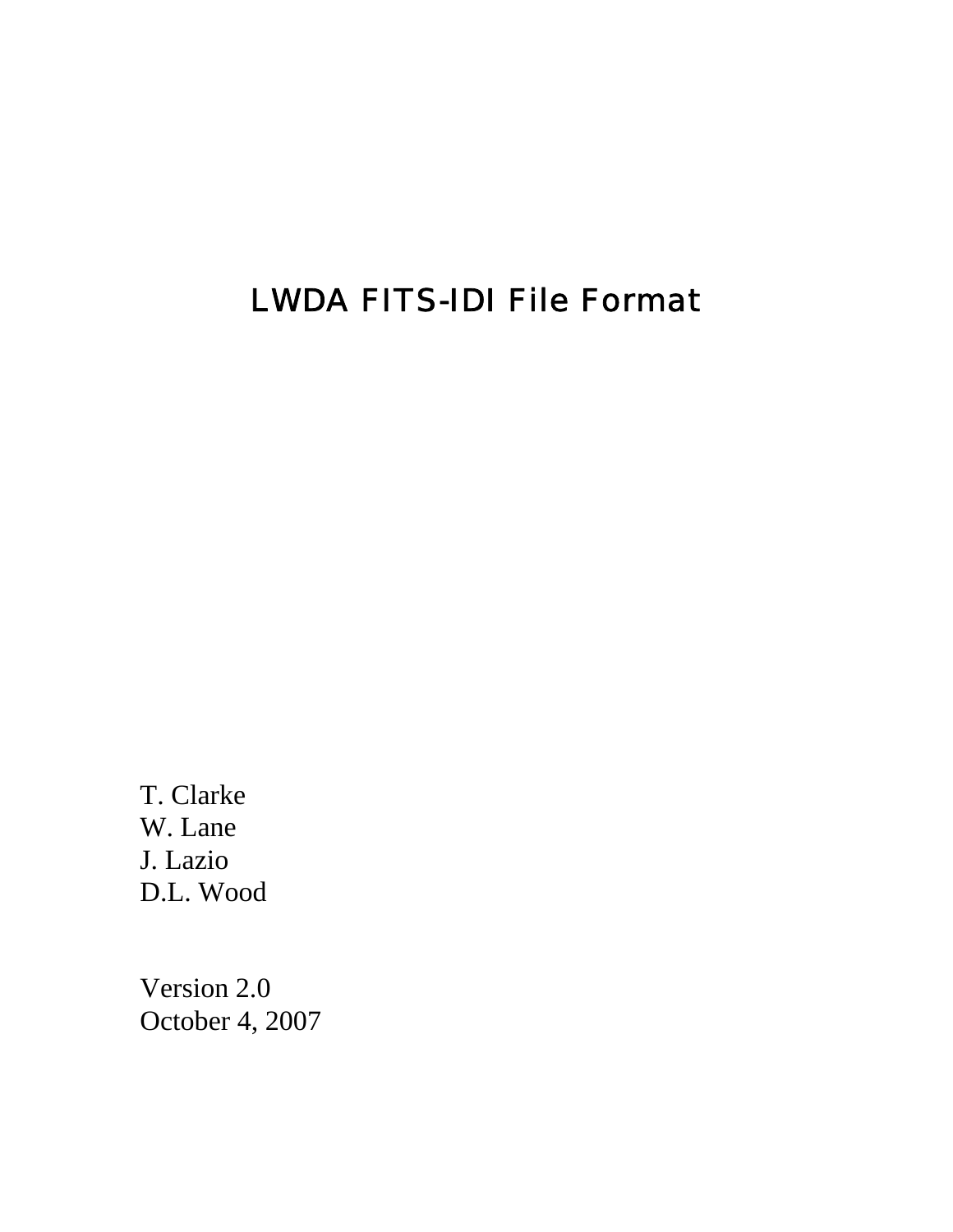| 1.1<br>1.2<br>1.3 |  |
|-------------------|--|
| 2                 |  |
| 2.1               |  |
| $\mathbf{3}$      |  |
| 3.1<br>3.2        |  |
| $\overline{4}$    |  |
| 4.1<br>4.2        |  |
| $\overline{5}$    |  |
| 5.1<br>5.2        |  |
| 6                 |  |
| 6.1<br>6.2        |  |
|                   |  |
| 7.1<br>7.2        |  |
| 8                 |  |
| 8.1<br>8.2        |  |
|                   |  |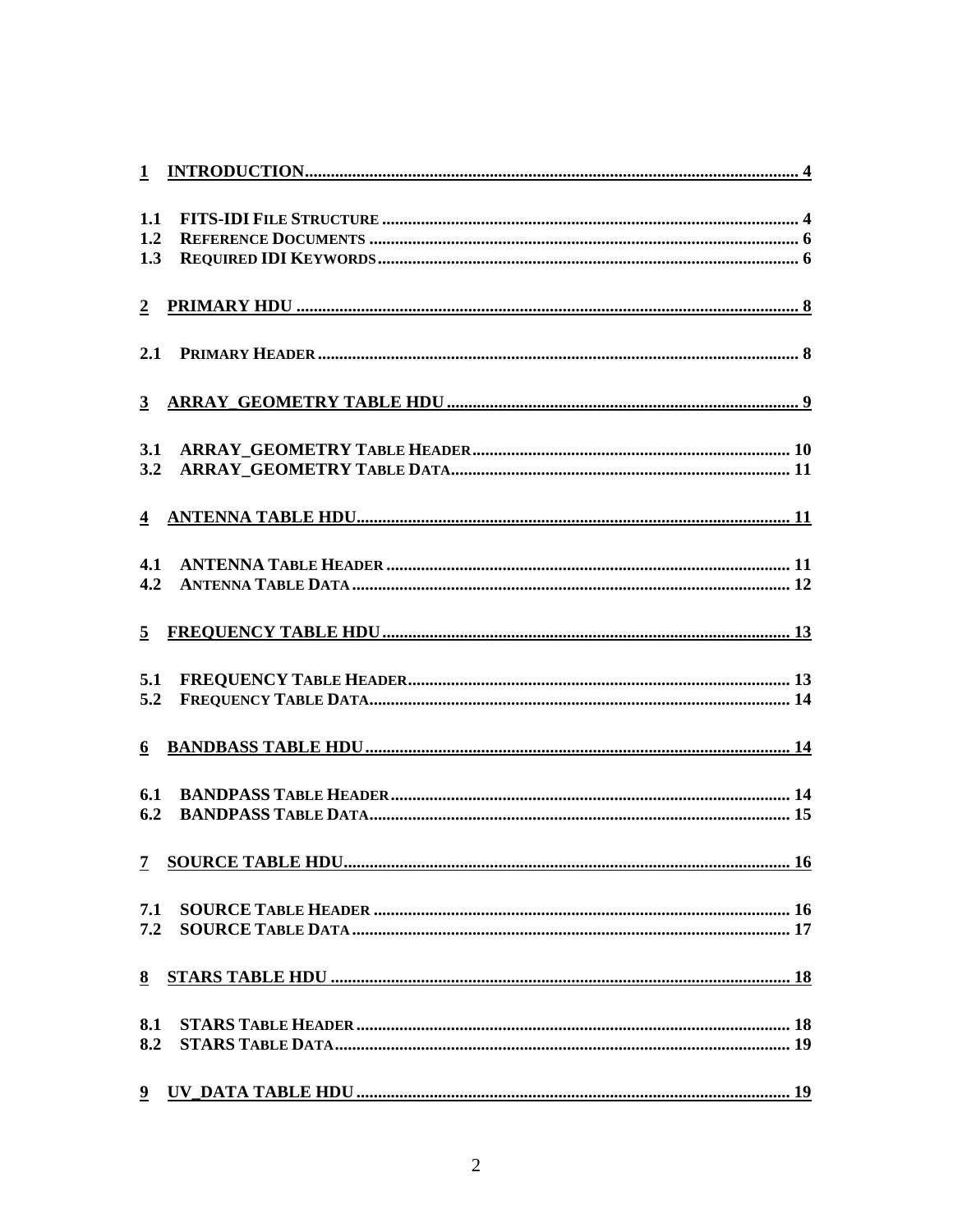|  | 22. |
|--|-----|
|  |     |
|  |     |
|  |     |
|  |     |
|  |     |
|  |     |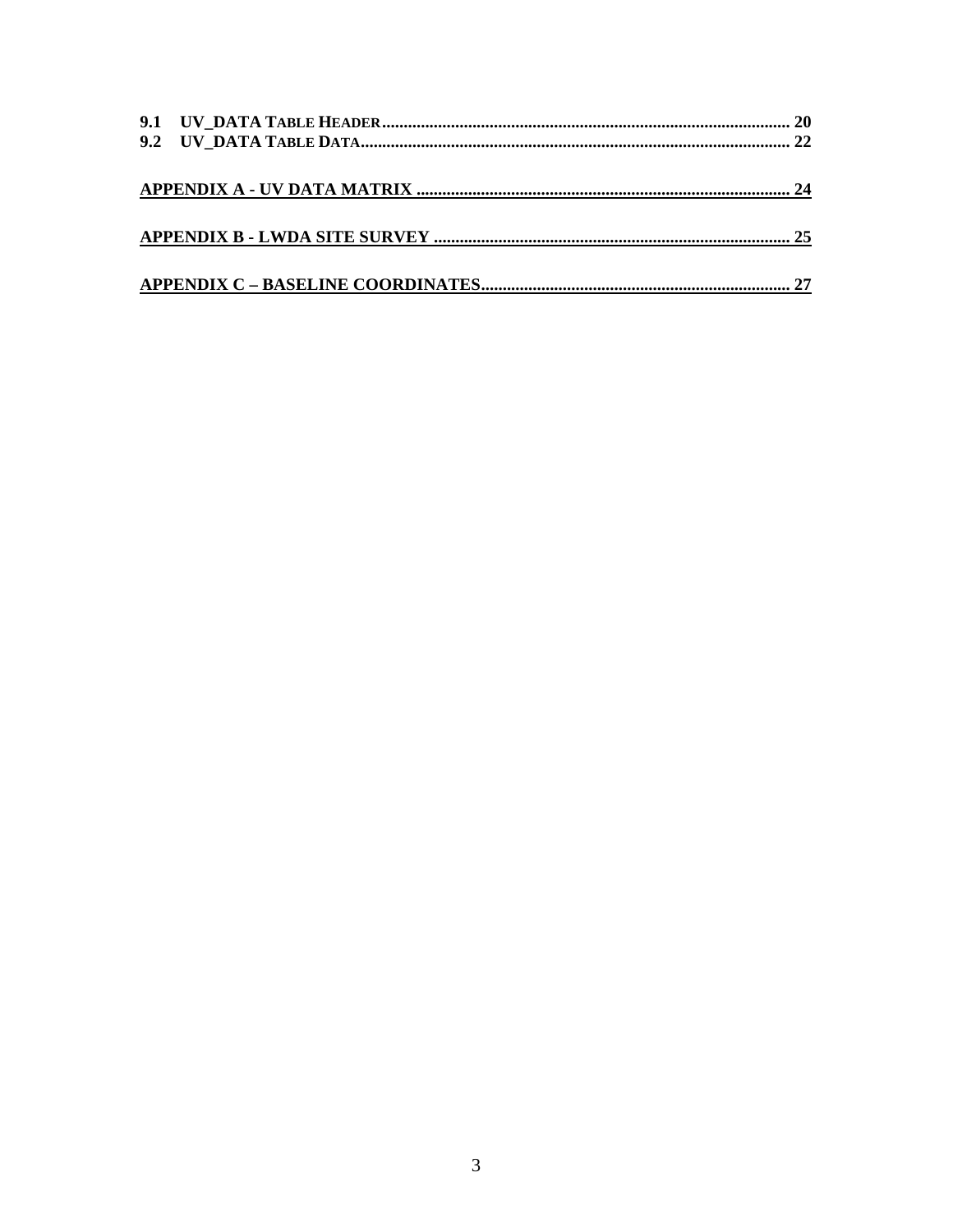## <span id="page-3-0"></span>**1 Introduction**

FITS (Flexible Image Transport System) files are binary files used to archive and transport astronomical data sets. FITS-IDI (Interferometry Data Interchage) files are FITS files which have been specialized to hold raw radio instrument interferometry data. The LWDA instrument may record and archive raw UV visibility data in FITS-IDI files.

### *1.1 FITS-IDI File Structure*

Like all FITS files, a FITS-IDI file is composed of a sequence of one or more Header Data Units (HDU's). An HDU consists of a header followed by a data section. The header format for all FITS HDU's is identical, and consists of one or more keyword values. These keywords associate an 8-character name with a value and optional comment. The format of the HDU data section is dependent on the type of HDU, and will be indicated by keyword values in the associated header. The first HDU in a FITS file is the primary HDU. It must be either an Image HDU or Random Groups HDU. In FITS-IDI files, the primary HDU is a Random Groups HDU, but this primary HDU does not contain a data section. Instead, the FITS-IDI file data is contained in a series of Binary Table Extension HDU's which follow the primary HDU.

LWDA FITS-IDI files contain a subset of the defined IDI binary extension tables. LWDA FITS-IDI files are required to have the following HDU's.

| <b>HDU</b>            | <b>Description</b>                       |
|-----------------------|------------------------------------------|
| <b>PRIMARY</b>        | LWDA IDI file meta-data                  |
| <b>ARRAY GEOMETRY</b> | Describes LWDA station antenna layout.   |
| <b>ANTENNA</b>        | Describes LWDA antenna characteristics.  |
| <b>FREQUENCY</b>      | Describes LWDA instrument frequency      |
|                       | configuration.                           |
| <b>BANDPASS</b>       | Describes antenna frequency response and |
|                       | relative gain.                           |
| <b>SOURCE</b>         | Describes LWDA UV data observation       |
|                       | ephemerdes.                              |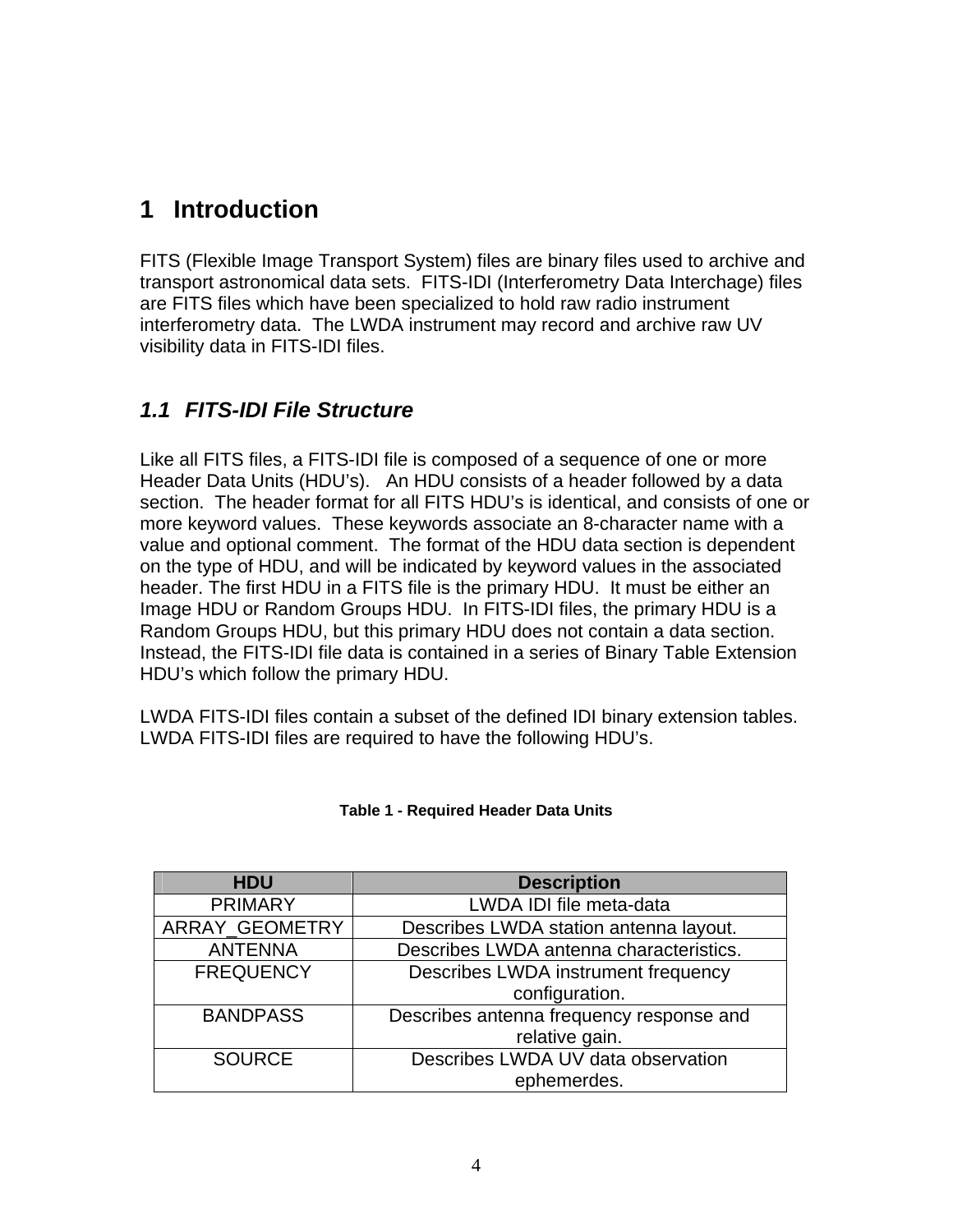| <b>STARS</b> | Describes LWDA UV ancillary data observation     |  |  |
|--------------|--------------------------------------------------|--|--|
|              | ephemerdes.                                      |  |  |
| UV DATA      | Contains observation LWDA UV visibility data and |  |  |
|              | associated parameters.                           |  |  |

The diagram below shows the general layout of an LWDA FITS-IDI file

#### **Figure 1 - General Structure of LWDA FITS-IDI Files**

| <b>Primary Header</b>              |
|------------------------------------|
| <b>ARRAY GEOMETRY Table Header</b> |
| <b>ARRAY GEOMETRY Table Data</b>   |
| <b>ANTENNA Table Header</b>        |
| <b>ANTENNA Table Data</b>          |
| <b>FREQUENCY Table Header</b>      |
| <b>FREQUENCY Table Data</b>        |
| <b>BANDPASS Table Header</b>       |
| <b>BANDPASS Table Data</b>         |
| <b>SOURCE Table Header</b>         |
| <b>SOURCE Table Data</b>           |
| <b>STARS Table Header</b>          |
| <b>STARS Table Data</b>            |
| <b>UV DATA Table Header</b>        |
| <b>UV DATA Table Data</b>          |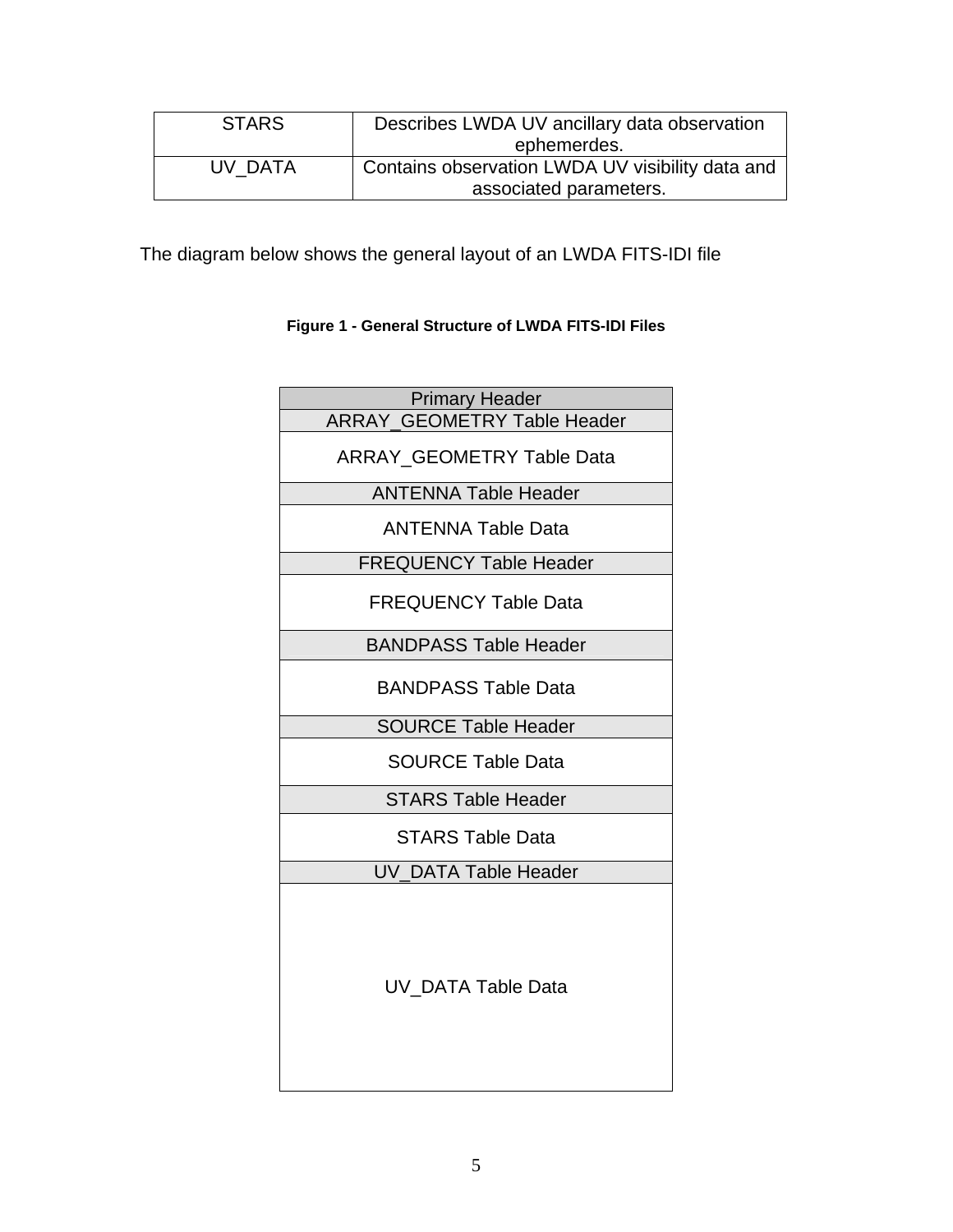<span id="page-5-0"></span>The layout shown above is describes the minimum contents of a valid LWDA FITS-IDI file. Additional HDU's may be added for such purposes of calibration and annotation.

LWDA FITS-IDI files make assumptions which reduces their complexity with respect to the full IDI standard. LWDA IDI files are only required to contain the HDU's listed above, even though the IDI standard defines many additional types of calibration tables. More importantly, LWDA IDI files only contain one frequency band (IF) and one polarization band (Stokes). This results in a simplified structure in many respects:

- The FREQUENCY table contains only one row, describing the single IF band
- The UV data matrix BAND (IF) axis only contains one pixel
- The NO\_BAND global keyword is always set to '1'
- The UV data matrix STOKES (polarization) axis only contains one pixel
- The NO STKD global keyword is always set to '1'.

This only leaves the length of the UV data matrix FREQ axis variable.

### *1.2 Reference Documents*

*Definition of the Flexible Image Transport System (FITS), FITS Standard Version 2.1b*, IAU FITS Working Group, December 2005.

*AIPS Memo No. 102: The FITS Interferometry Data Interchange Format*, Chris Flatters, NRAO, August 2000.

For the official FITS-IDI specification and other documentation, see <http://www.aoc.nrao.edu/aips/FITS-IDI.html>.

### *1.3 Required IDI Keywords*

All of the binary table extension HDU headers in a FITS IDI file are required to include a set of global, mandatory keywords. These global keywords are listed below.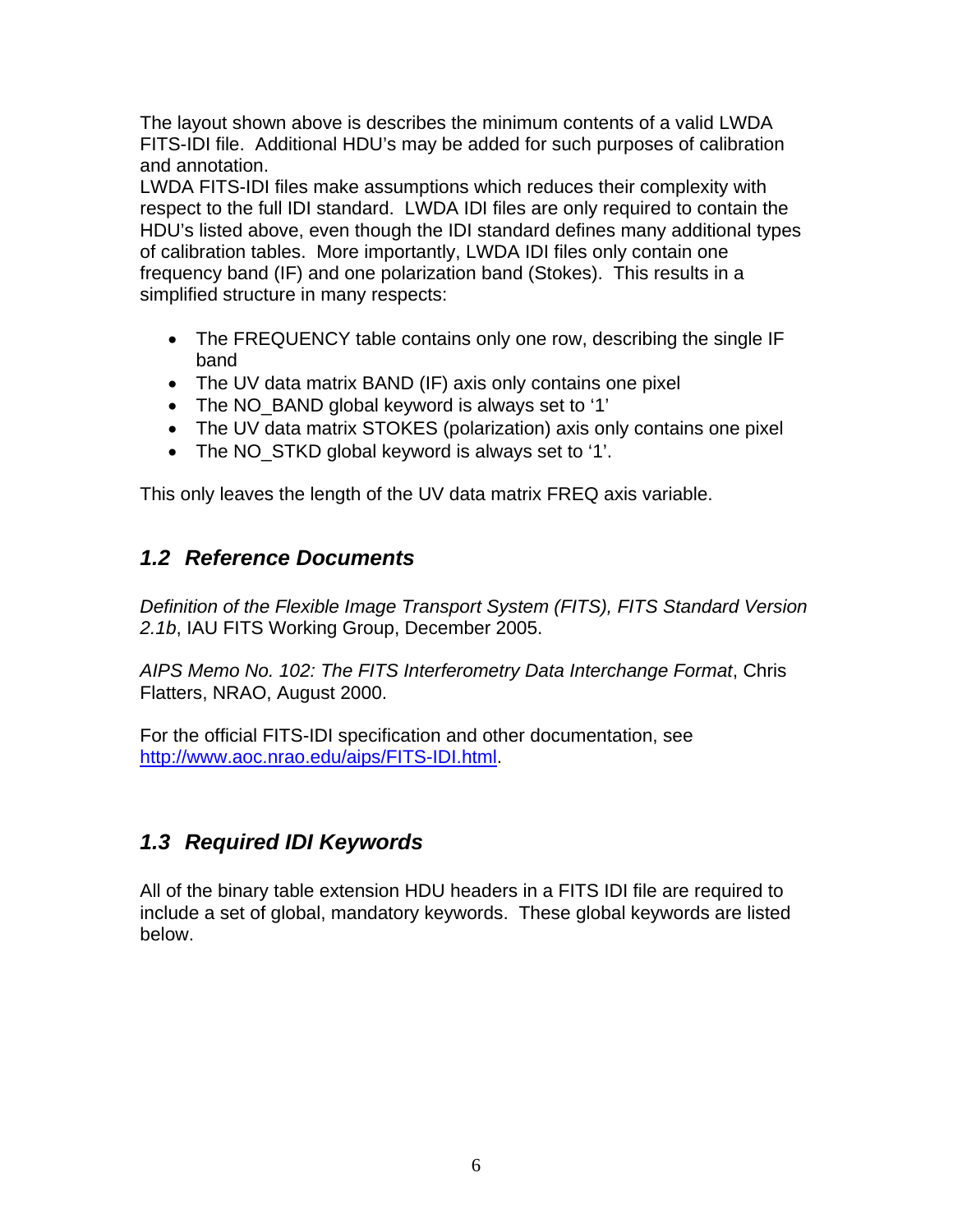#### **Table 2 - Required Binary Table Keywords**

| <b>Keyword</b>  | <b>Type</b>              | <b>Description</b>                                              | <b>Value</b>                                                                         |  |
|-----------------|--------------------------|-----------------------------------------------------------------|--------------------------------------------------------------------------------------|--|
| <b>XTENSION</b> | A                        | <b>FITS extension HDU</b><br>type.                              | 'BINTABLE'                                                                           |  |
| <b>BITPIX</b>   | $\overline{1}$           | FITS binary table data<br>type.                                 | 8                                                                                    |  |
| <b>NAXIS</b>    | $\mathsf{l}$             | Number of binary table<br>dimensions.                           | $\overline{2}$                                                                       |  |
| <b>PCOUNT</b>   | $\overline{\phantom{a}}$ | Number of bytes of<br>associated data in the<br><b>HDU</b>      | $\mathbf 0$                                                                          |  |
| <b>GCOUNT</b>   | $\mathsf{l}$             | Number of binary tables<br>in the HDU                           | 1                                                                                    |  |
| <b>EXTVER</b>   | $\overline{1}$           | IDI binary table instance<br>number                             | $\overline{1}$                                                                       |  |
| NO_STKD         | $\mathsf{l}$             | Number of UV data<br>polarization bands                         | $\mathbf 1$                                                                          |  |
| $STK_1$         | $\overline{1}$           | First polarization band<br>ID                                   | Input data parameter<br>$-1 = RR$<br>$-2 = LL$<br>$-3 = R L$<br>$-4 = LL$            |  |
| NO_CHAN         | $\overline{\phantom{a}}$ | Number of UV data<br>frequency channels                         | >= 1 (input data<br>parameter)                                                       |  |
| NO_BAND         | $\overline{\phantom{a}}$ | Number of UV data<br>frequency bands (IF)                       |                                                                                      |  |
| REF_FREQ        | Е                        | Frequency of first<br>(lowest) channel of the<br>UV data in Hz. | Input data parameter.                                                                |  |
| CHAN_BW         | Е                        | Frequency bandwidth of<br>the channels of the UV<br>data in Hz. | Input data parameter.                                                                |  |
| REF_PIXL        | Е                        | Frequency reference<br>channel (pixel) number                   | 1.0                                                                                  |  |
| <b>ARRNAM</b>   | A                        | Array name.                                                     | 'LWDA'                                                                               |  |
| <b>OBSCODE</b>  | A                        | Observation name.                                               | 'ZAyymmdd' where yy-<br>mm-dd is the date of<br>the first UV data set in<br>the file |  |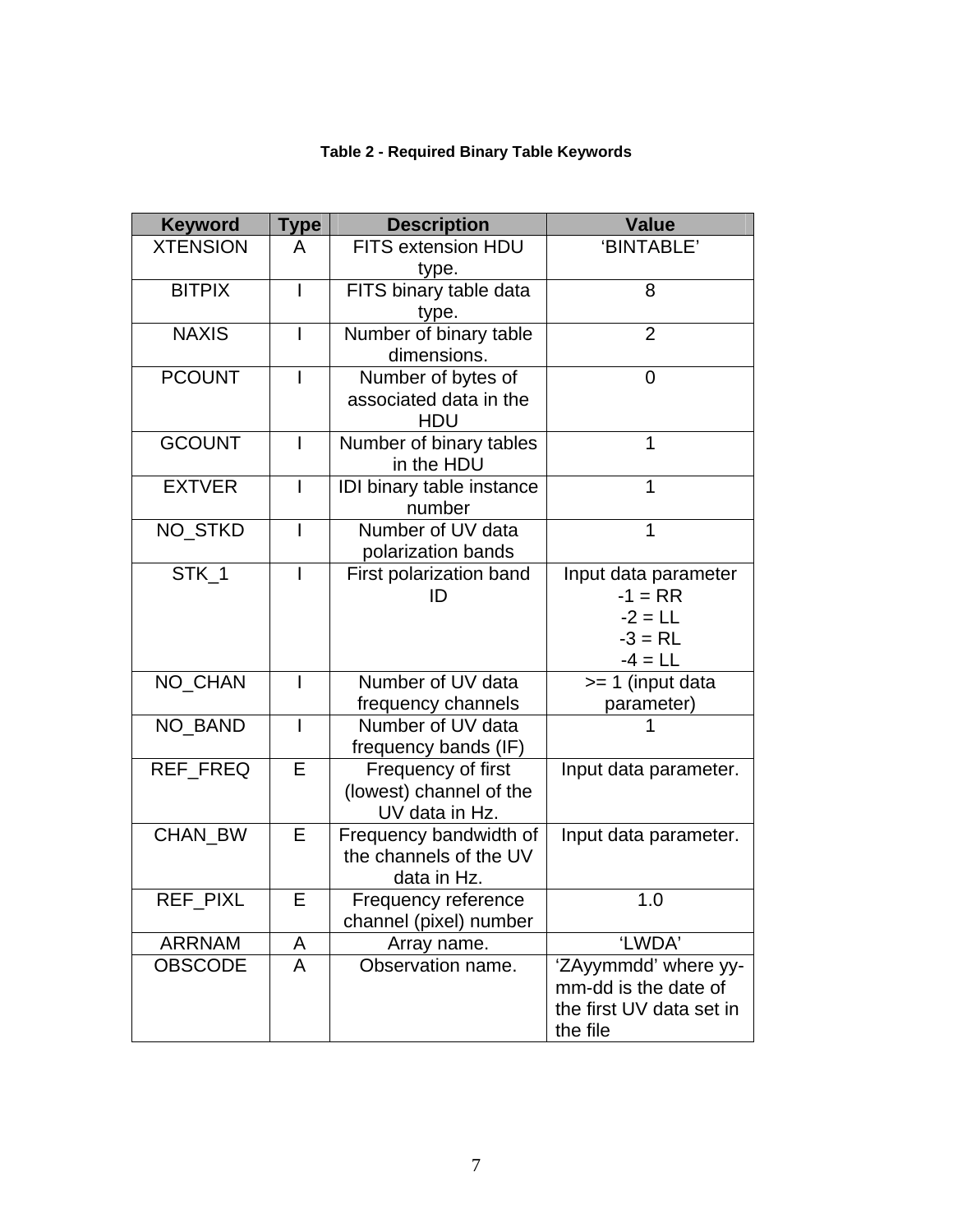<span id="page-7-0"></span>

| <b>RDATE</b> |                | File reference date.                           | 'yyyy-mm-dd' giving<br>the UTC date of the<br>first UV data set in the<br>file |
|--------------|----------------|------------------------------------------------|--------------------------------------------------------------------------------|
| <b>FND</b>   | $\blacksquare$ | FITS required keyword<br>to mark end of header |                                                                                |

The REF\_FREQ, CHAN\_BW, and NO\_CHAN provide the frequency channel characterization for LWDA IDI files. The frequency of channel 'N' is given by:

 $F = ((N - REF$  PIXL) \* CHAN BW) + REF FREQ

The total bandwidth of the single frequency band is given by:

 $B = NO$  CHAN  $*$  CHAN BW

LWDA IDI files always characterize the channels in the frequency band as 'upper sideband', so that the reference pixel is always '1' and designates the lowest frequency channel.

## **2 Primary HDU**

A FITS-IDI is required to have a Random Groups HDU as the first member of the file. The primary header is the first data structure in a FITS-IDI file. In an IDI file, the primary HDU does not contain any data, but the header keywords provide useful meta-information about the file. File format identifiers, version identifiers, history logs, and comment logs may be contained in the primary header keywords.

### *2.1 Primary Header*

An LWDA FITS-IDI primary header is required to have the following keywords.

| <b>Keyword</b> | vpe | <b>Description</b>        | Value |
|----------------|-----|---------------------------|-------|
| <b>SIMPLE</b>  |     | Flag to indicate standard |       |
|                |     | <b>FITS</b> format        |       |
| <b>BITPIX</b>  |     | Primary data array type   |       |
| <b>NAXIS</b>   |     | Number of axes in primary |       |
|                |     | data array                |       |

#### **Table 3 - Primary Header Required Keywords**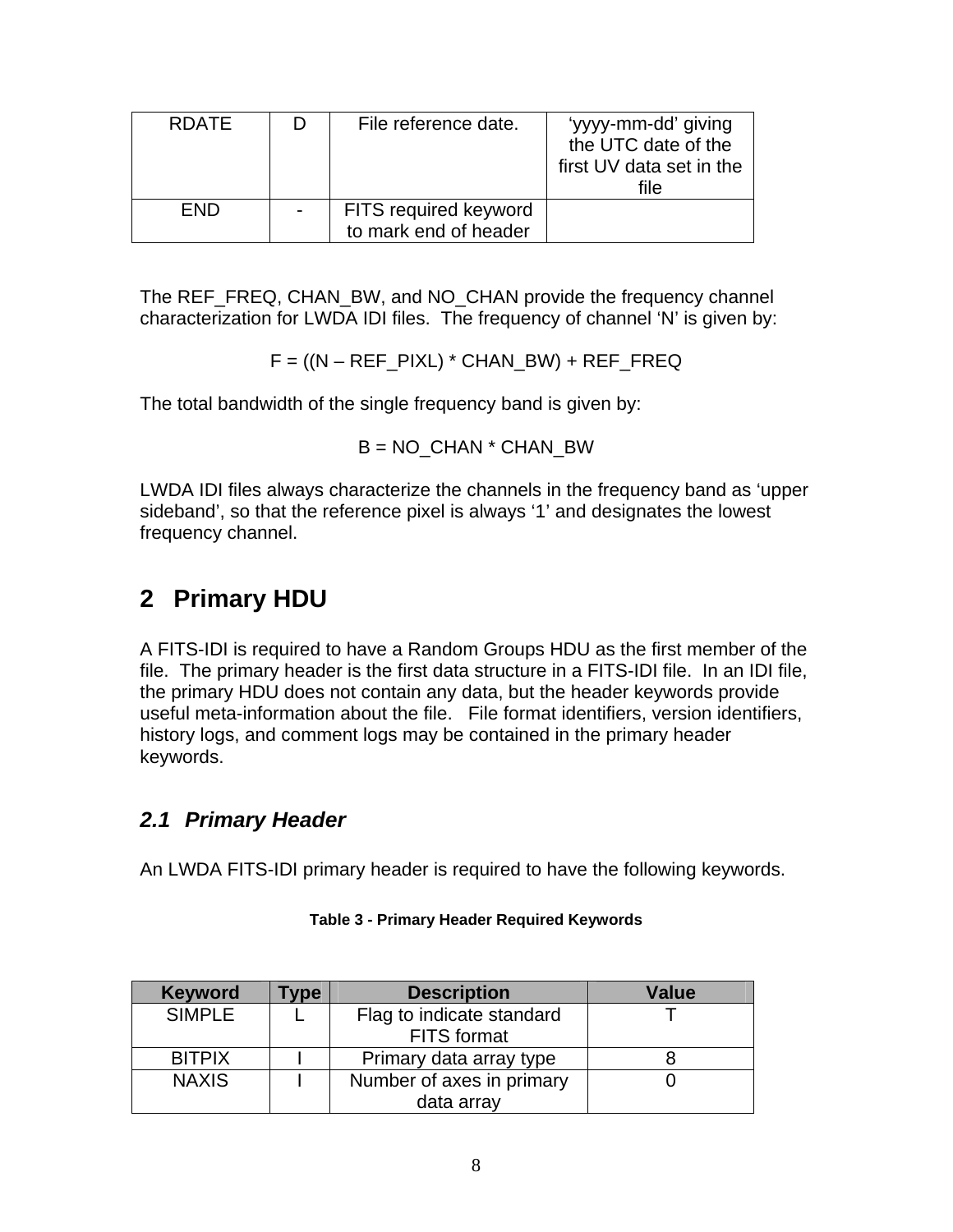<span id="page-8-0"></span>

| <b>EXTEND</b>      | L              | Flag to indicate FITS            | Τ              |
|--------------------|----------------|----------------------------------|----------------|
|                    |                | extension HDU's are present      |                |
| <b>GROUPS</b><br>L |                | Flag to indicate FITS            | т              |
|                    |                | Random Groups data array         |                |
| <b>GCOUNT</b>      |                | Number of groups in primary      | $\Omega$       |
|                    |                | data array                       |                |
| <b>PCOUNT</b>      | $\overline{1}$ | Number of group parameters       | $\overline{0}$ |
|                    |                | in primary data array            |                |
| <b>OBJECT</b>      | A              | FITS standard states this is     | 'BINARYTB'     |
|                    |                | the name of the object           |                |
|                    |                | observed.                        |                |
| <b>TELESCOP</b>    | A              | Name of the telescope used       | 'LWDA'         |
|                    |                | to collect the UV data.          |                |
| <b>OBSERVER</b>    | A              | Name of the person               | 'ZASKY'        |
|                    |                | collecting the UV data           |                |
| <b>ORIGIN</b>      | A              | Name of the institution          | Input data     |
|                    |                | collecting the UV data           | parameter.     |
| DATE-OBS           | D              | UTC day LWDA UV raw data         | Input data     |
|                    |                | was collected                    | parameter.     |
| DATE-MAP           | D              | UTC day LWDA UV data             | Input data     |
|                    |                | was archived in FITS-IDI file    | parameter.     |
| <b>LWDATYPE</b>    | A              | LWDA FITS file type.             | 'IDI-ZA'       |
| LWDAMAJV           |                | <b>LWDA FITS-IDI file format</b> | 2              |
|                    |                | major version number.            |                |
| <b>LWDAMINV</b>    |                | <b>LWDA FITS-IDI file format</b> | $\overline{0}$ |
|                    |                | minor version number.            |                |

The IDI file header may contain HISTORY and COMMENT keywords with multiple CONTINUE keywords following. The LWDATYPE, LWDAMAJV, and LWDAMINV keywords are specific to LWDA and are not included in the base FITS-IDI specification.

## **3 ARRAY\_GEOMETRY Table HDU**

The ARRAY\_GEOMETRY HDU is a binary table extension HDU. The ARRAY\_GEOMETRY table contains information about the physical layout of the LWDA array. The ECI position of the array center as well as the ECI vectors of the 16 antennas relative to the array center are recorded in this table. LWDA FITS-IDI files contain a single ARRAY\_GEOMETRY table describing the 16 element LWDA station. The array layout information is taken from official surveys of the LWDA site.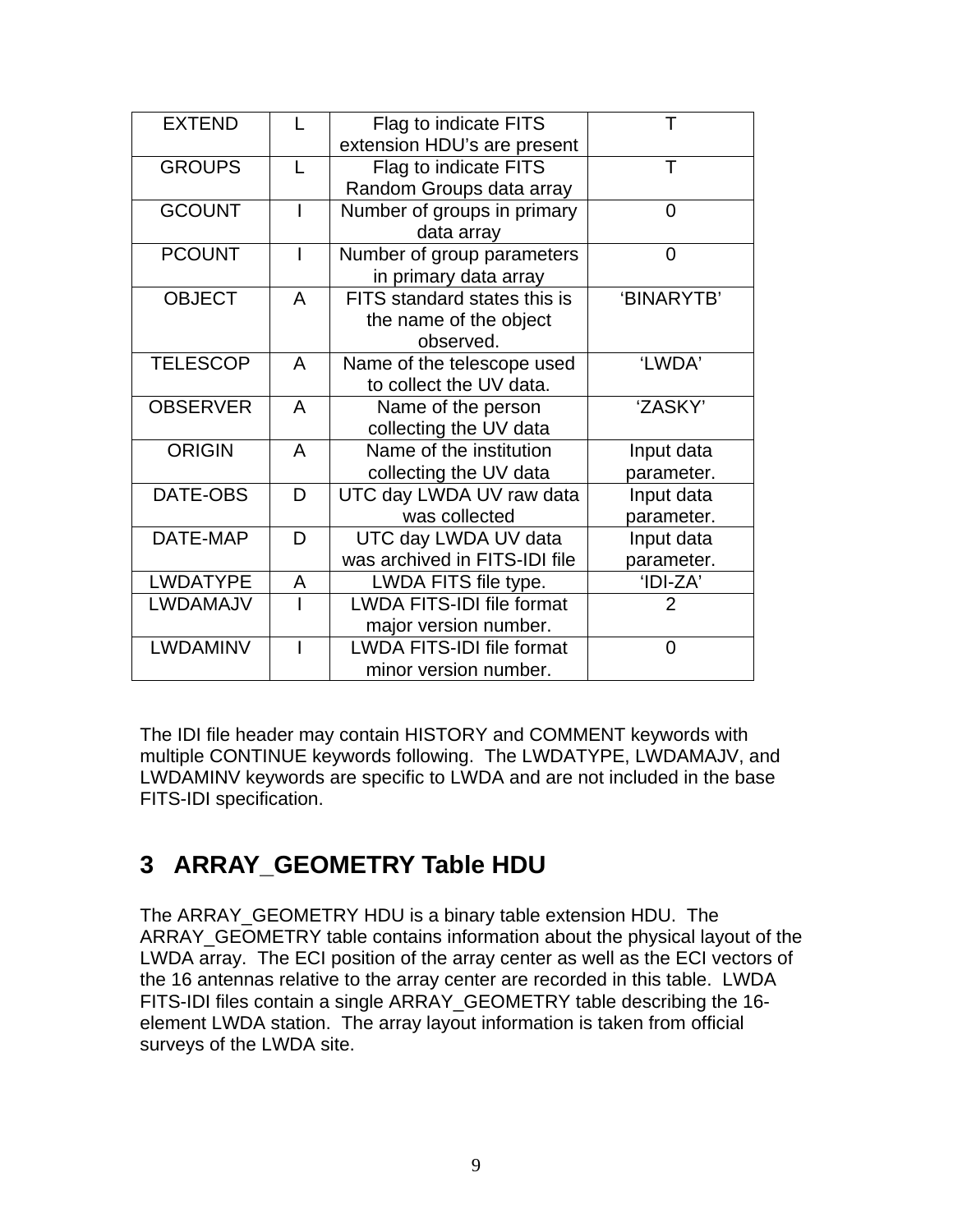## <span id="page-9-0"></span>*3.1 ARRAY\_GEOMETRY Table Header*

In addition to the required LWDA IDI header keywords, the ARRAY\_GEOMETRY table header contains the following keywords.

| <b>Keyword</b>                            | <b>Type</b>                               | <b>Description</b>        | <b>Value</b>             |  |
|-------------------------------------------|-------------------------------------------|---------------------------|--------------------------|--|
| <b>EXTNAME</b>                            | A                                         | FITS extension name       | 'ARRAY_GEOMETRY'         |  |
|                                           |                                           | Number of bytes in each   |                          |  |
| NAXIS1                                    | $\overline{1}$                            | row of                    | 72                       |  |
|                                           |                                           | ARRAY_GEOMETRY table      |                          |  |
| NAXIS <sub>2</sub>                        | I                                         | Number of rows in         | 16                       |  |
|                                           |                                           | ARRAY_GEOMETRY table      |                          |  |
| <b>TFIELDS</b>                            | I                                         | Number of columns in      | $\overline{7}$           |  |
|                                           |                                           | ARRAY_GEOMETRY table      |                          |  |
| <b>TABREV</b>                             |                                           | ARRAY_GEOMETRY table      | 1                        |  |
|                                           |                                           | format version            |                          |  |
| <b>FRAME</b>                              | A                                         | Array vector reference    | 'GEOCENTRIC'             |  |
|                                           |                                           | frame                     |                          |  |
| <b>ARRAYX</b>                             | E                                         | Array center ECI X        | <b>LWDA center ECI X</b> |  |
|                                           |                                           | coordinate                | meters                   |  |
| <b>ARRAYY</b>                             | E                                         | Array center ECI Y        | <b>LWDA center ECI Y</b> |  |
|                                           |                                           | coordinate                | meters                   |  |
| <b>ARRAYZ</b>                             | E                                         | Array center ECI Z        | <b>LWDA center ECI Z</b> |  |
|                                           |                                           | coordinate                | meters                   |  |
| <b>NUMORB</b>                             | $\mathsf{I}$                              | Number of orbital         | $\overline{0}$           |  |
|                                           |                                           | parameters                |                          |  |
| <b>FREQ</b>                               | E                                         | Array reference frequency | Set to REF_FREQ          |  |
|                                           |                                           |                           | global keyword value     |  |
| <b>TIMSYS</b>                             | A                                         | Array reference time      | 'UTC'                    |  |
|                                           |                                           | system                    |                          |  |
| <b>GSTIA0</b>                             | E                                         | Greenwich apparent        | GAST in degrees at       |  |
|                                           |                                           | sidereal time at 0 hours  | 00:00:00 on RDATE        |  |
|                                           | E                                         | Earth's rotation rate in  | Difference in sidereal   |  |
| <b>DEGPDY</b>                             |                                           | degrees per day           | times for one UTC day    |  |
|                                           |                                           |                           | on RDATE                 |  |
| UT1UTC<br>E                               |                                           | Difference UT1 - UTC      | 0.0                      |  |
| <b>IATUTC</b>                             | E                                         | Difference TAI - UTC      | Leap seconds for         |  |
|                                           |                                           |                           | <b>RDATE</b>             |  |
|                                           | E<br><b>POLARX</b><br>North pole X offset |                           | 0.0                      |  |
| E<br><b>POLARY</b><br>North pole Y offset |                                           | 0.0                       |                          |  |

#### **Table 4 - ARRAY\_GEOMETRY Header Required Keywords**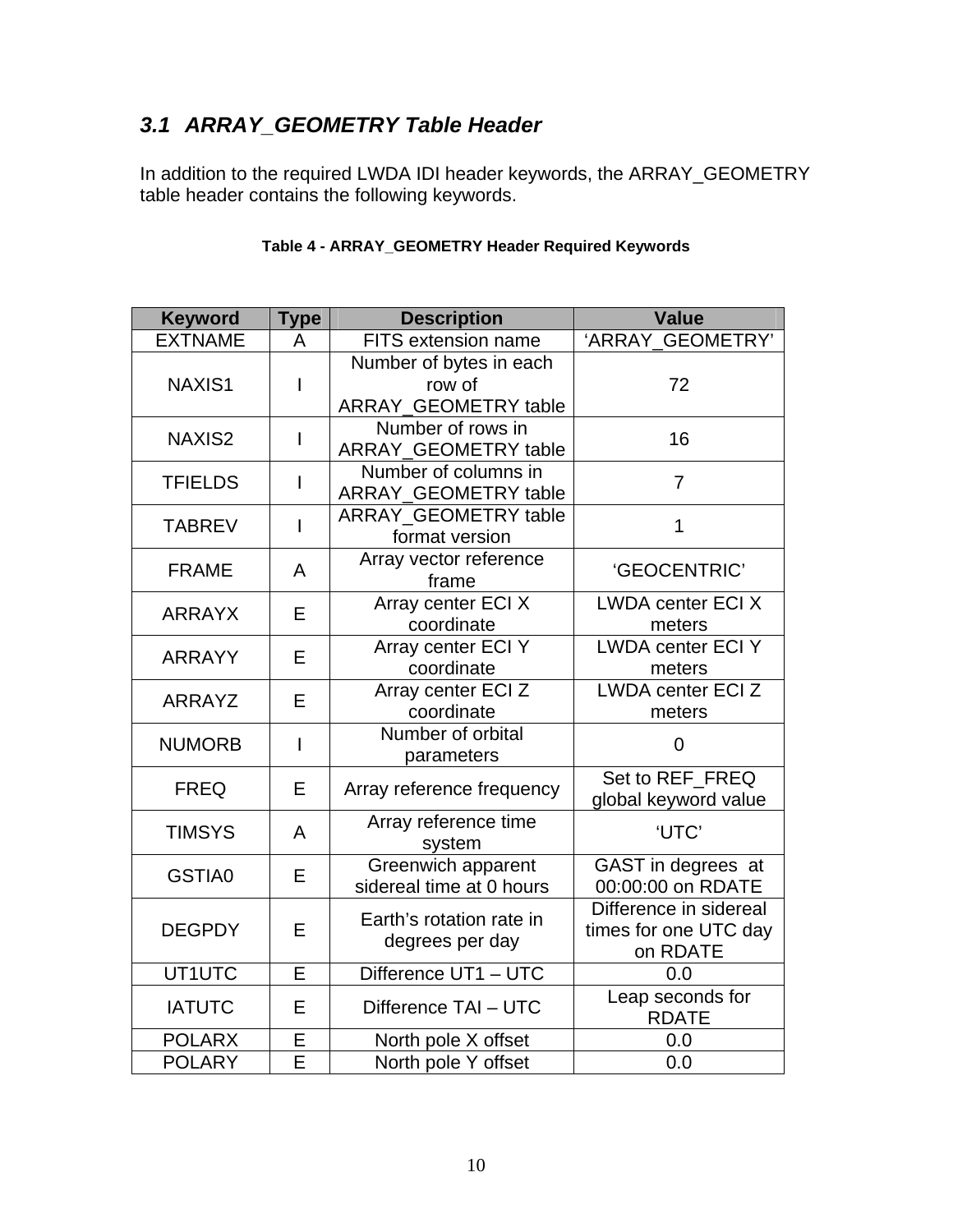### <span id="page-10-0"></span>*3.2 ARRAY\_GEOMETRY Table Data*

LWDA FITS-IDI file ARRAY\_GEOMETRY tables contain 16 rows and 7 columns. Each row describes one antenna in the LWDA array. The column data is described below.

| <b>Column</b>     | <b>Name</b>    | <b>Format</b> | <b>Units</b>  | <b>Description</b>        | <b>Value</b>      |
|-------------------|----------------|---------------|---------------|---------------------------|-------------------|
|                   | <b>ANNAME</b>  | 8A            |               | Antenna name              | 'LWDA'nnn         |
|                   |                |               |               |                           | Antenna X, Y, Z   |
| 2                 | <b>STABXYZ</b> | 3D            | <b>METERS</b> | Antenna relative position | components        |
|                   |                |               |               | vector ECI components     | relative to array |
|                   |                |               |               |                           | center            |
| 3                 | <b>DERXYZ</b>  | 3E            | <b>METERS</b> | Antenna velocity vector   | 0.0               |
|                   |                |               | /SEC          | components                |                   |
| $\overline{4}$    | <b>ORBPARM</b> | 1D            |               | <b>Orbital parameters</b> | 0.0               |
| 5<br><b>NOSTA</b> |                | 1J            |               | Antenna ID number for     | $1 - 16$ (matches |
|                   |                |               |               | station                   | ID from survey)   |
| 6                 | <b>MNTSTA</b>  | 1J            |               | Antenna mount type.       | 0 (alt-azimuth)   |
| 7                 | <b>STAXOF</b>  | 3E            | <b>METERS</b> | Antenna axis offset       | 0.0               |

#### **Table 5 - ARRAY\_GEOMETRY Table Columns**

## **4 Antenna Table HDU**

The ANTENNA HDU is a binary table extension HDU. The ANTENNA table describes the antenna polarization characteristics. LWDA FITS-IDI file contain one ANTENNA table describing the 16-element LWDA station.

### *4.1 ANTENNA Table Header*

In addition to the required LWDA IDI header keywords, the ANTENNA table header contains the following keywords.

#### **Table 6 - ANTENNA Header Required Keywords**

| <b>Keyword</b> | <b>Type</b> | <b>Description</b>          | <b>Value</b> |
|----------------|-------------|-----------------------------|--------------|
| <b>EXTNAME</b> |             | FITS extension name         | 'ANTENNA'    |
| NAXIS1         |             | Number of bytes in each row | 54           |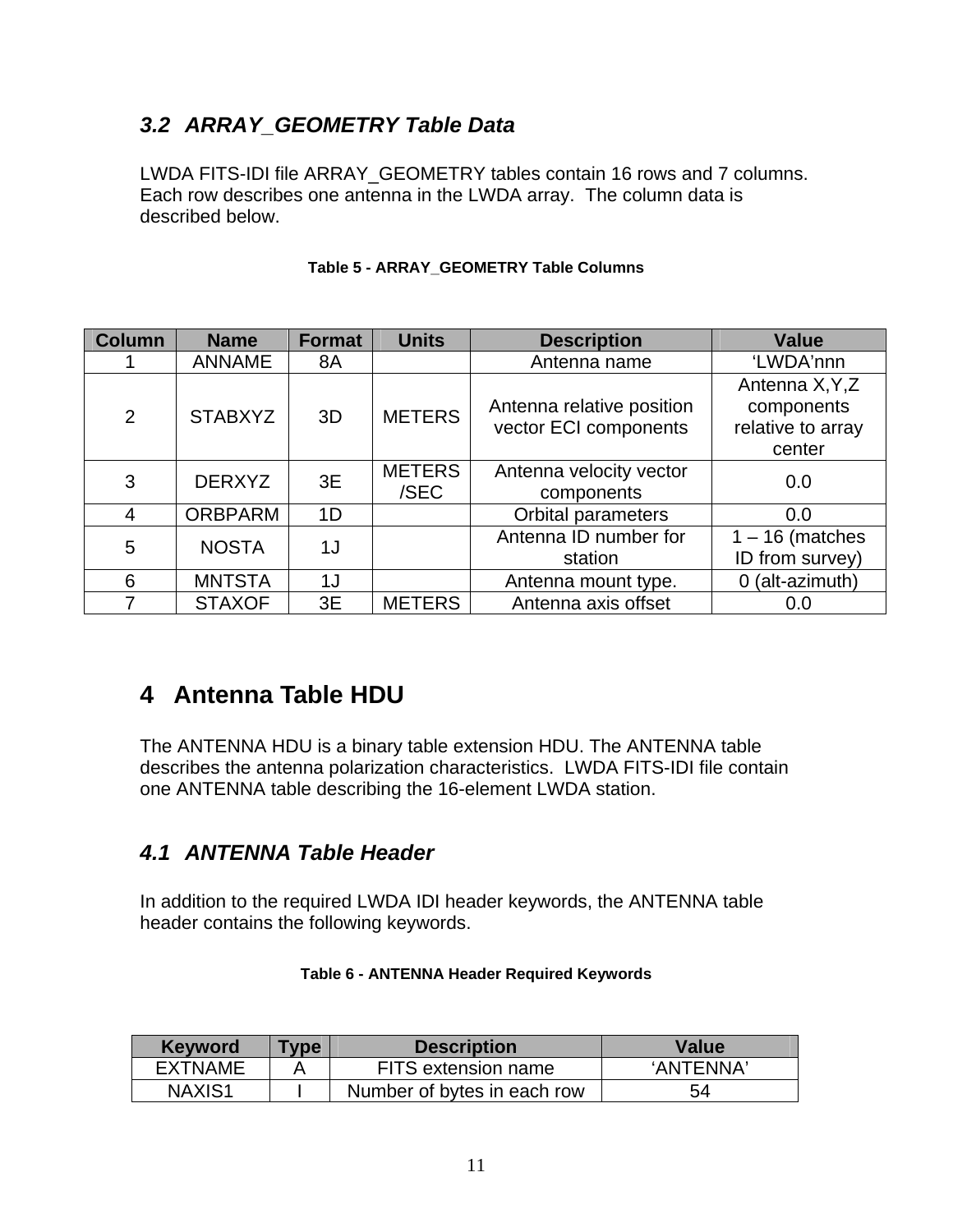<span id="page-11-0"></span>

|                |   | of ANTENNA table                                 |                                      |
|----------------|---|--------------------------------------------------|--------------------------------------|
| NAXIS2         |   | Number of rows in ANTENNA<br>table               | 16                                   |
| <b>TFIELDS</b> |   | Number of columns in<br><b>ANTENNA</b> table     | 13                                   |
| <b>TABREV</b>  |   | <b>ANTENNA table format</b>                      |                                      |
|                |   | version                                          |                                      |
| <b>NOPCAL</b>  |   | Number of polarization<br>calibration constants. |                                      |
| <b>POLTYPE</b> | A | Antenna polarization type                        | 'APPROX' (circular<br>approximation) |

### *4.2 Antenna Table Data*

LWDA FITS-IDI file ANTENNA tables contain 16 rows and 13 columns. Each row describes one antenna in the LWDA array. The column data is described below.

| <b>Column</b>  | <b>Name</b>   | <b>Format</b> | <b>Units</b> | <b>Description</b>                                                                  | <b>Value</b>                                                                 |
|----------------|---------------|---------------|--------------|-------------------------------------------------------------------------------------|------------------------------------------------------------------------------|
| 1              | <b>TIME</b>   | 1D            | <b>DAYS</b>  | Difference of<br>antenna table<br>time interval<br>center time and<br>RDATE 0 hours | 0.0                                                                          |
| $\overline{2}$ | TIME_INTERVAL | 1E            | <b>DAYS</b>  | Antenna table<br>time interval<br>width                                             | 2.0                                                                          |
| 3              | <b>ANNAME</b> | 8A            |              | Antenna name                                                                        | 'LWDA'nnn<br>Matches value in<br>ARRAY_GEOMETRY<br><b>ANNAME</b> column      |
| $\overline{4}$ | ANTENNA_NO    | 1J            |              | Antenna ID<br>number for<br>station                                                 | $1 - 16$ Matches value<br><i>in</i><br>ARRAY_GEOMETRY<br><b>NOSTA column</b> |
| 5              | <b>ARRAY</b>  | 1J            |              | Array ID<br>number.                                                                 |                                                                              |
| 6              | <b>FREQID</b> | 1J            |              | Frequency<br>setup ID<br>number                                                     |                                                                              |

#### **Table 7 - ANTENNA Table Columns**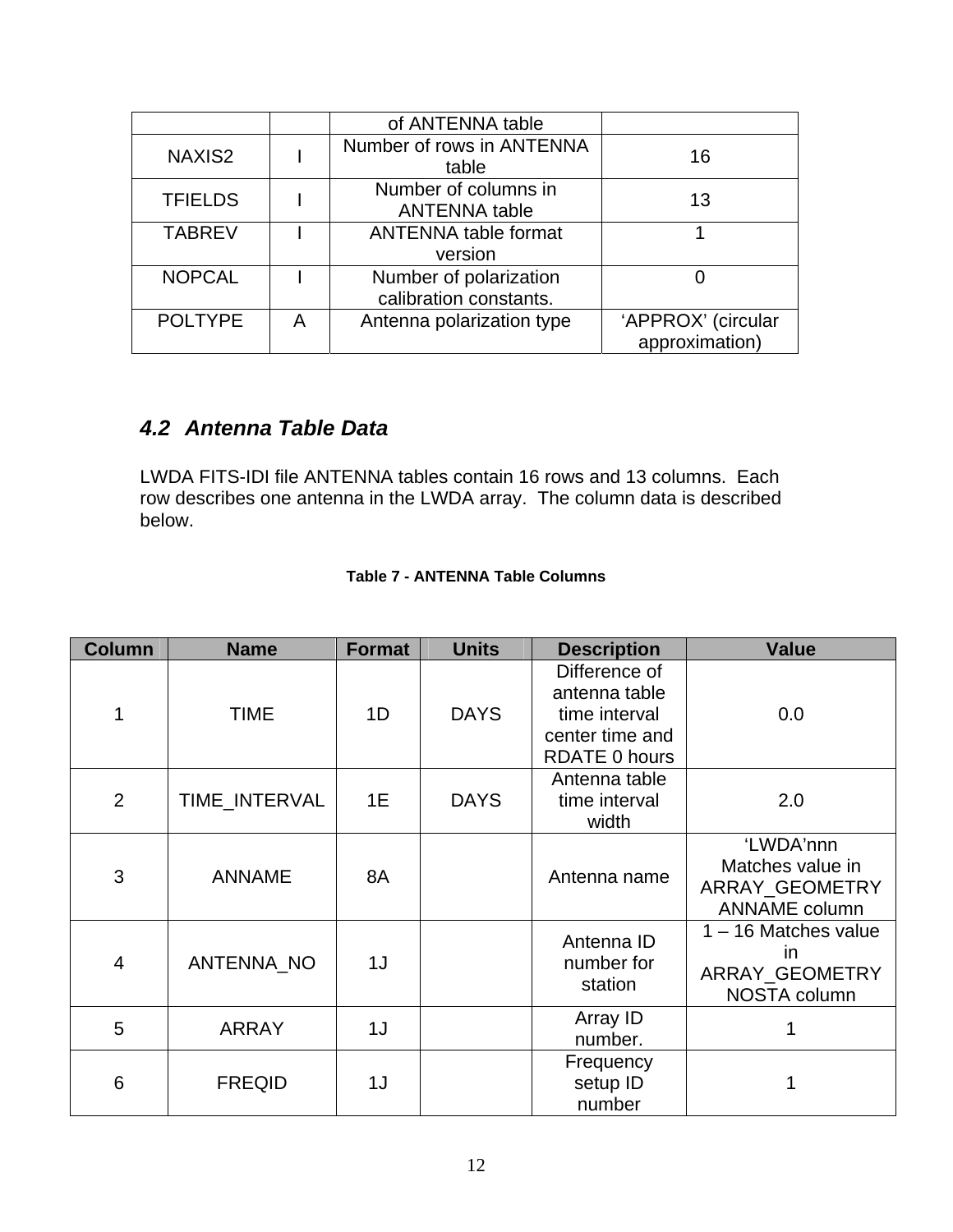<span id="page-12-0"></span>

| $\overline{7}$ | NO LEVELS      | 1J |                | Number of<br>digitizer levels         | 1             |
|----------------|----------------|----|----------------|---------------------------------------|---------------|
| 8              | <b>POLYTYA</b> | 1A |                | Feed A<br>polarization<br>direction.  | R             |
| 9              | <b>POLAA</b>   | 1E | <b>DEGREES</b> | Feed A<br>polarization.               | 0.0           |
| 10             | <b>POLCALA</b> | 1E |                | Feed A<br>polarization<br>parameters. | 0.0           |
| 11             | <b>POLYTYB</b> | 1A |                | Feed B<br>polarization<br>direction.  | $\mathsf{L}'$ |
| 12             | <b>POLAB</b>   | 1E | <b>DEGREES</b> | Feed B<br>polarization.               | 0.0           |
| 13             | <b>POLCALB</b> | 1E |                | Feed B<br>polarization<br>parameters. | 0.0           |

## **5 Frequency Table HDU**

The FREQUENCY HDU is a binary table extension HDU. The FREQUENCY table describes the LWDA array frequency setup. LWDA FITS-IDI file contain one FREQUENCY table describing the 16-element LWDA station.

### *5.1 FREQUENCY Table Header*

In addition to the required LWDA IDI header keywords, the ANTENNA table header contains the following keywords.

| <b>Keyword</b> | Type               | <b>Description</b>     | <b>Value</b> |  |
|----------------|--------------------|------------------------|--------------|--|
| <b>EXTNAME</b> | A                  | FITS extension name    | 'FREQUENCY'  |  |
|                | Number of bytes in |                        |              |  |
| NAXIS1         |                    | each row of            | 28           |  |
|                |                    | <b>FREQUENCY table</b> |              |  |
| NAXIS2         |                    | Number of rows in      |              |  |
|                |                    | <b>FREQUENCY table</b> |              |  |
| <b>TFIELDS</b> |                    | Number of columns in   | 6            |  |
|                |                    | <b>ANTENNA</b> table   |              |  |

#### **Table 8 - FREQUENCY Header Required Keywords**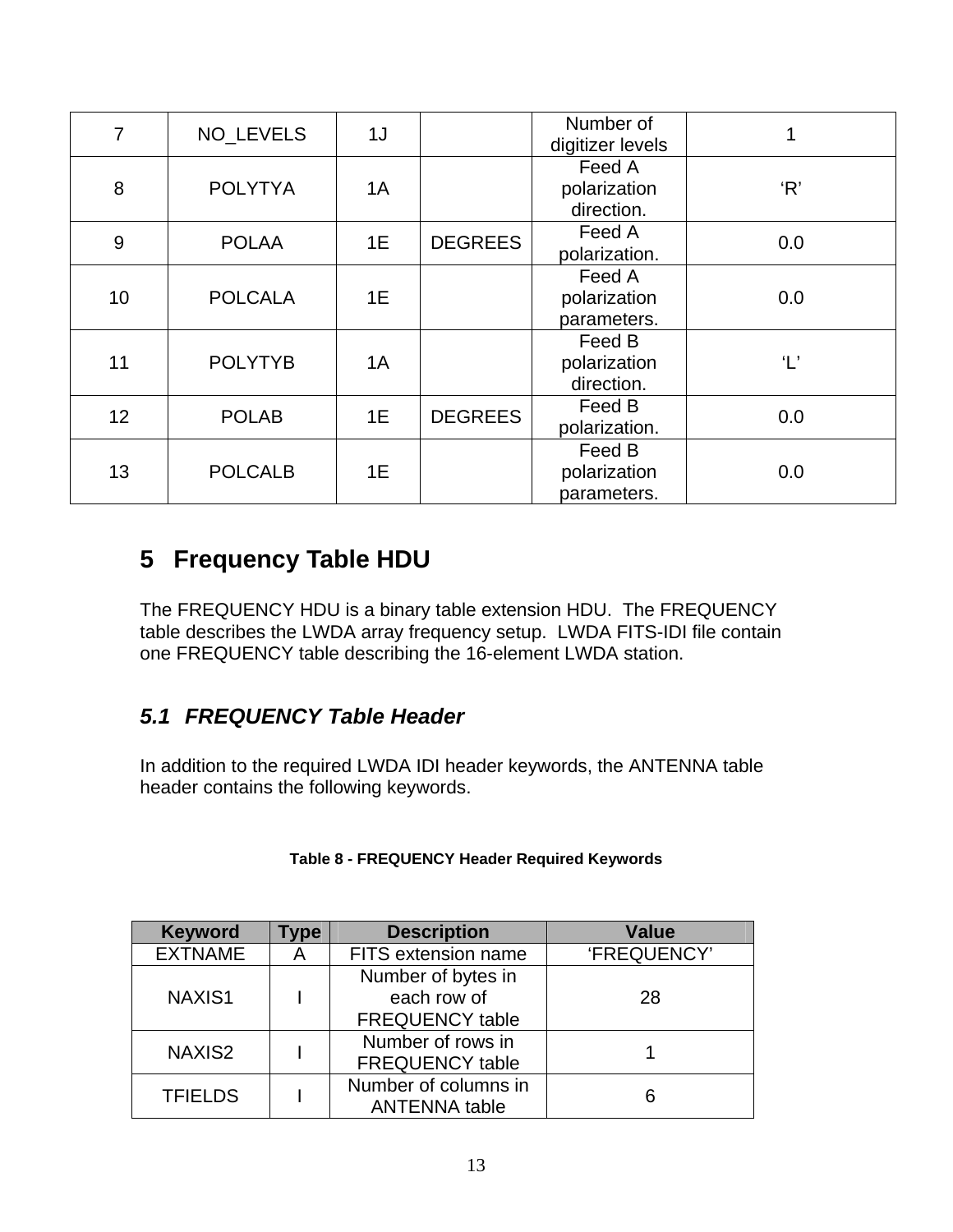<span id="page-13-0"></span>

| <b>FREQUENCY table</b><br>TARRF\<br>format version |  |
|----------------------------------------------------|--|
|----------------------------------------------------|--|

### *5.2 Frequency Table Data*

LWDA FITS-IDI file FREQUENCY tables contain 1 row and 6 columns. The one row describes the single frequency band setup of the LWDA array during the observations. The column data is described below.

| <b>Table 9 - FREQUENCY Table Columns</b> |  |
|------------------------------------------|--|
|------------------------------------------|--|

| <b>Column</b>  | <b>Name</b>            | <b>Format</b> | <b>Units</b> | <b>Description</b>             | <b>Value</b>                                                 |
|----------------|------------------------|---------------|--------------|--------------------------------|--------------------------------------------------------------|
|                | <b>FREQID</b>          | 1J            |              | Frequency setup ID<br>number   |                                                              |
| $\overline{2}$ | <b>BANDFREQ</b>        | 1D            | HZ           | Frequency band<br>base offset. | 0.0                                                          |
| 3              | CH_WIDTH               | 1E            | HZ           | Frequency channel<br>width.    | Input data parameter.<br>(Equal to CHAN_BW<br>keyword value) |
| 4              | <b>TOTAL BANDWIDTH</b> | 1E            | HZ           | Frequency band<br>width        | Product of NO CHAN<br>and CHAN BW<br>keyword values.         |
| 5              | <b>SIDEBAND</b>        | 1J            |              | Sideband flag                  | 1 (indicates upper<br>sideband definition).                  |
| 6              | <b>BB CHAN</b>         | 1J            |              | ∩                              | 0.0                                                          |

## **6 BANDBASS Table HDU**

The BANDPASS table contains the tabulated frequency response of the antenna electronics. Each frequency channel in the UV data set is assigned a complex value giving both for the magnitude and the phase of the bandpass response. Each row in the BANDPASS table describes the bandpass response of one antenna in the array, so each antenna and receiver may be calibrated separately.

### *6.1 BANDPASS Table Header*

In addition to the required LWDA IDI header keywords, the BANDPASS table header contains the following keywords.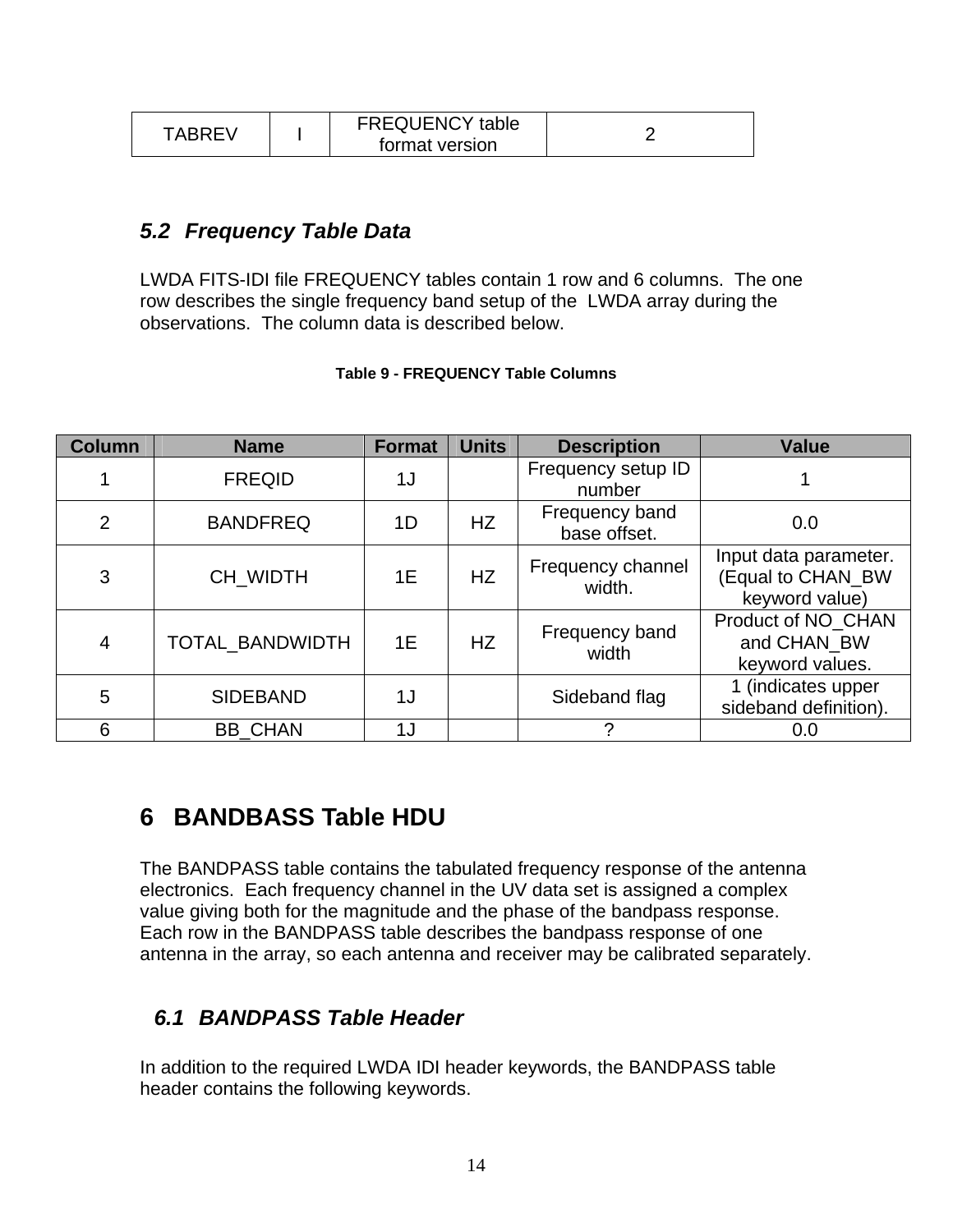<span id="page-14-0"></span>

| <b>Keyword</b>     | <b>Type</b>                                                 | <b>Description</b>                                      | <b>Value</b>                                                                  |
|--------------------|-------------------------------------------------------------|---------------------------------------------------------|-------------------------------------------------------------------------------|
| <b>EXTNAME</b>     | A                                                           | <b>FITS extension name</b>                              | 'BANDPASS'                                                                    |
| NAXIS1             |                                                             | Number of bytes in each row of<br><b>BANDPASS table</b> | $44 + (8 * N)$ where N is<br>the number of<br>frequency channels              |
| NAXIS <sub>2</sub> |                                                             | Number of rows in BANDPASS<br>table                     | 16                                                                            |
| <b>TFIELDS</b>     | Number of columns in<br><b>BANDPASS table</b>               |                                                         | 11                                                                            |
| <b>TABREV</b>      |                                                             | <b>BANDPASS table format</b><br>version                 |                                                                               |
| NO_ANT             |                                                             | Number of antennas described<br>in BANDPASS table.      | 16                                                                            |
| NO_POL             | Number of polarizations<br>described in BANDPASS table.     |                                                         |                                                                               |
| NO BACH            | Number of frequency channels<br>tabulated in BANDPASS table |                                                         | $>= 1$ (input data<br>parameter; equal to<br>global keyword<br>NO CHAN value) |

#### **Table 10 - BANDPASS Header Required Keywords**

### *6.2 BANDPASS Table Data*

LWDA FITS-IDI file BANDPASS tables contain 11 columns and 16 rows. Each row in the BANDPASS table corresponds to one antenna in the LWDA array. The column data is described below. Each set of bandpass response values is contained in the BREAL\_1 and BIMAG\_1 columns in the table. These arrays are NO\_BACH (=NO\_CHAN) in length.

|  |  | Table 11 - BANDPASS Table Columns |  |  |
|--|--|-----------------------------------|--|--|
|--|--|-----------------------------------|--|--|

| <b>Column</b> | <b>Name</b>   | <b>Format</b> | <b>Units</b> | <b>Description</b>                                                                   | <b>Value</b> |
|---------------|---------------|---------------|--------------|--------------------------------------------------------------------------------------|--------------|
|               | TIME          | 1D            | <b>DAYS</b>  | Difference of<br>bandpass table<br>time interval center<br>time and RDATE 0<br>hours | 0.0          |
| 2             | TIME INTERVAL | 1E            | <b>DAYS</b>  | Bandpass table<br>time interval width                                                | 2.0          |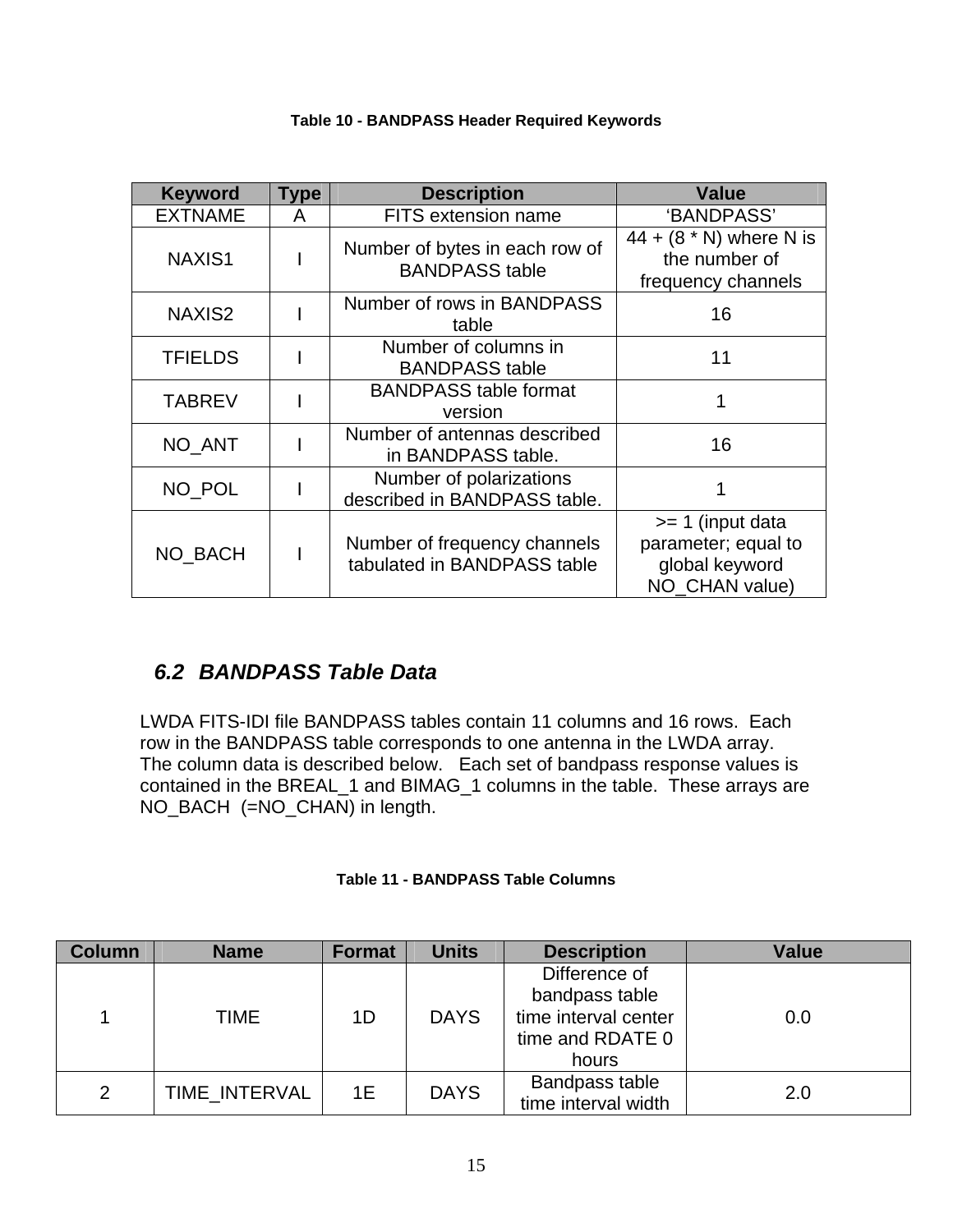<span id="page-15-0"></span>

| 3  | SOURCE_ID        | 1J             |           | Source ID number                                 |                                                                    |
|----|------------------|----------------|-----------|--------------------------------------------------|--------------------------------------------------------------------|
| 4  | ANTENNA_NO       | 1J             |           | Antenna ID number<br>for station                 | $1 - 16$ (matches value in<br><b>ANTENNA</b><br>ANTENNA_NO column) |
| 5  | <b>ARRAY</b>     | 1J             |           | Array ID number                                  |                                                                    |
| 6  | <b>FREQID</b>    | 1J             |           | Frequency setup ID<br>number                     |                                                                    |
| 7  | <b>BANDWIDTH</b> | 1E             | <b>HZ</b> | Frequency band<br>width described by<br>bandpass | Product of NO_CHAN<br>and CHAN_BW keyword<br>values.               |
| 8  | <b>BAND FREQ</b> | 1 <sub>D</sub> | <b>HZ</b> | Frequency band<br>base offset.                   | 0.0                                                                |
| 9  | <b>REFANT 1</b>  | 1J             |           | Reference antenna<br><b>ID</b> number            |                                                                    |
| 10 | BREAL 1          | nE             |           | Bandpass response<br>real component              | Input calibration data                                             |
| 11 | BIMAG_1          | nE             |           | Banpass response<br>imaginary<br>component       | Input calibration data                                             |

## **7 SOURCE Table HDU**

The SOURCE HDU is a binary table extension HDU. The SOURCE table describes the LWDA array pointing setup at the time of observations. LWDA FITS-IDI file contain one SOURCE table describing the pointing locations for all of the UV data sets contained in the UV\_DATA table.

### *7.1 SOURCE Table Header*

In addition to the required LWDA IDI header keywords, the SOURCE table header contains the following keywords.

| <b>Keyword</b> | Type                        | <b>Description</b>                                    | <b>Value</b>            |
|----------------|-----------------------------|-------------------------------------------------------|-------------------------|
| <b>EXTNAME</b> |                             | FITS extension name                                   | 'SOURCE'                |
| NAXIS1         |                             | Number of bytes in each row of<br><b>SOURCE table</b> | 152                     |
| NAXIS2         |                             | Number of rows in SOURCE<br>table                     | Input data<br>parameter |
| <b>TFIELDS</b> | Number of columns in SOURCE |                                                       | 23                      |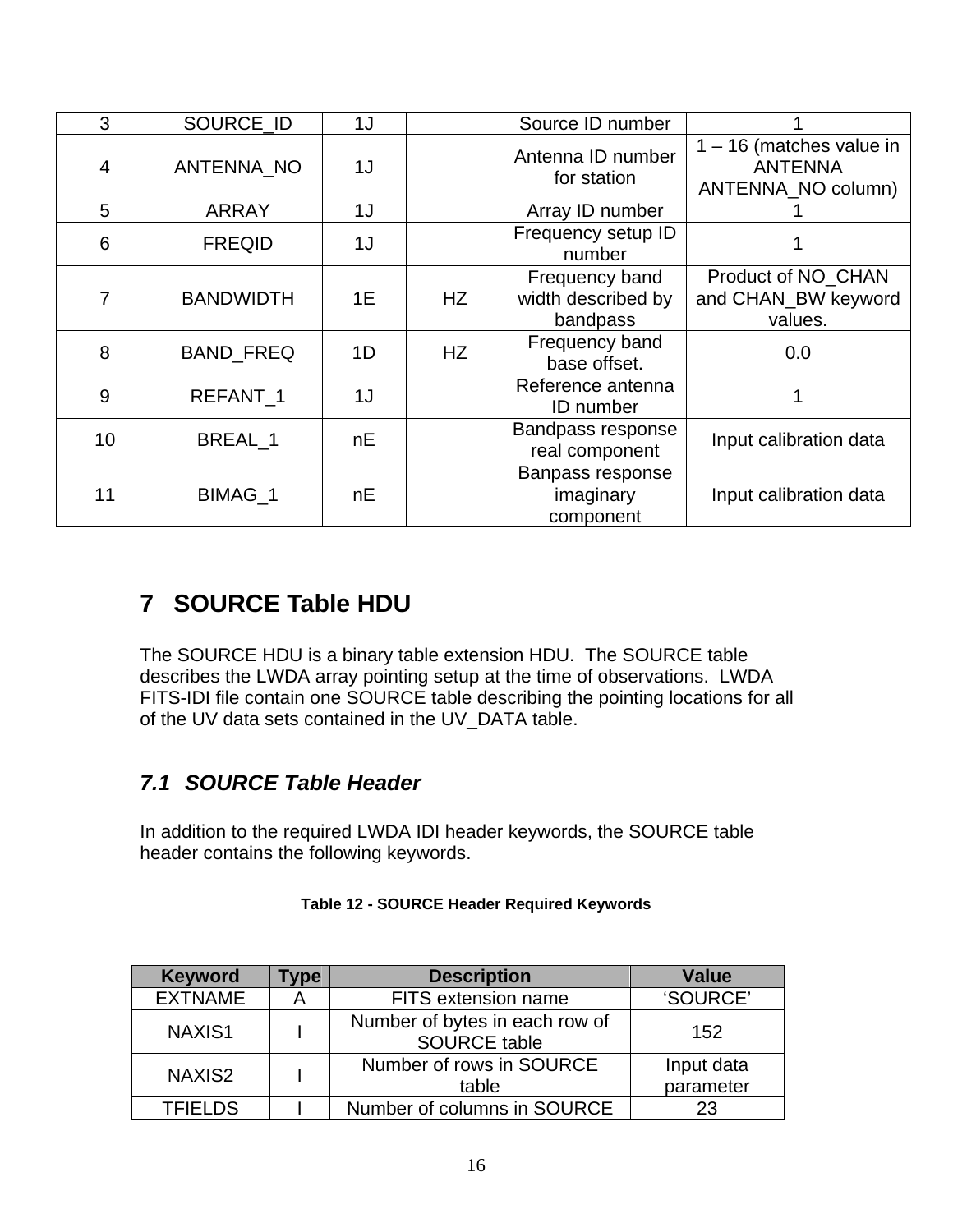<span id="page-16-0"></span>

|        | table                              |  |
|--------|------------------------------------|--|
| TARRF\ | <b>SOURCE table format version</b> |  |

### *7.2 SOURCE Table Data*

LWDA FITS-IDI file SOURCE tables contain 23 columns and a variable number of rows. Each row in the SOURCE table corresponds to one UV data set time, and therefore, one instrument pointing direction. For all-sky image IDI files, the instrument is assumed zenith pointing, and a row in the SOURCE table is added describing the celestial coordinates of the zenith position at the time of the observation. The column data is described below.

| <b>Column</b>  | <b>Name</b>    | <b>Format</b> | <b>Units</b>   | <b>Description</b>                                    | <b>Value</b>                                                                              |
|----------------|----------------|---------------|----------------|-------------------------------------------------------|-------------------------------------------------------------------------------------------|
|                | ID_NO.         | 1J            |                | Source ID number                                      | $1 - n$                                                                                   |
| $\overline{2}$ | <b>SOURCE</b>  | 16A           | Source name    |                                                       | 'ZA'hhmmsst where<br>hh:mm:ss is the LWDA<br>array local sidereal time<br>for observation |
| 3              | <b>QUAL</b>    | 1J            |                | Source qualifier<br>number.                           | $\overline{0}$                                                                            |
| 4              | <b>CALCODE</b> | 4A            |                | Source calibrator<br>code.                            | $\sqrt{ }$                                                                                |
| 5              | <b>FREQID</b>  | 1J            |                | Source frequency ID                                   | 1                                                                                         |
| 6              | <b>IFLUX</b>   | 1E            | JY             | Source I flux density                                 | 0.0                                                                                       |
| 7              | <b>QFLUX</b>   | 1E            | JY             | Source Q flux density                                 | 0.0                                                                                       |
| 8              | <b>UFLUX</b>   | 1E            | JY             | Source U flux density                                 | 0.0                                                                                       |
| $\overline{9}$ | <b>VFLUX</b>   | 1E            | JY             | SourceV flux density                                  | 0.0                                                                                       |
| 10             | <b>ALPHA</b>   | 1E            |                | Source spectral<br>index                              | 0.0                                                                                       |
| 11             | <b>FREQOFF</b> | 1E            | HZ             | Source frequency<br>offset                            | 0.0                                                                                       |
| 12             | <b>RAEPO</b>   | 1D            | <b>DEGREES</b> | Source J2000<br>equatorial position<br>RA coordinate  | Zenith position equatorial<br>coordinates precessed to<br>J2000                           |
| 13             | <b>DECPO</b>   | 1D            | <b>DEGREES</b> | Source J2000<br>equatorial position<br>DEC coordinate | Zenith position equatorial<br>coordinates precessed to<br>J2000                           |
| 14             | <b>EPOCH</b>   | 1D            |                | Coordinate epoch                                      | 2000.0                                                                                    |

#### **Table 13 - SOURCE Table Columns**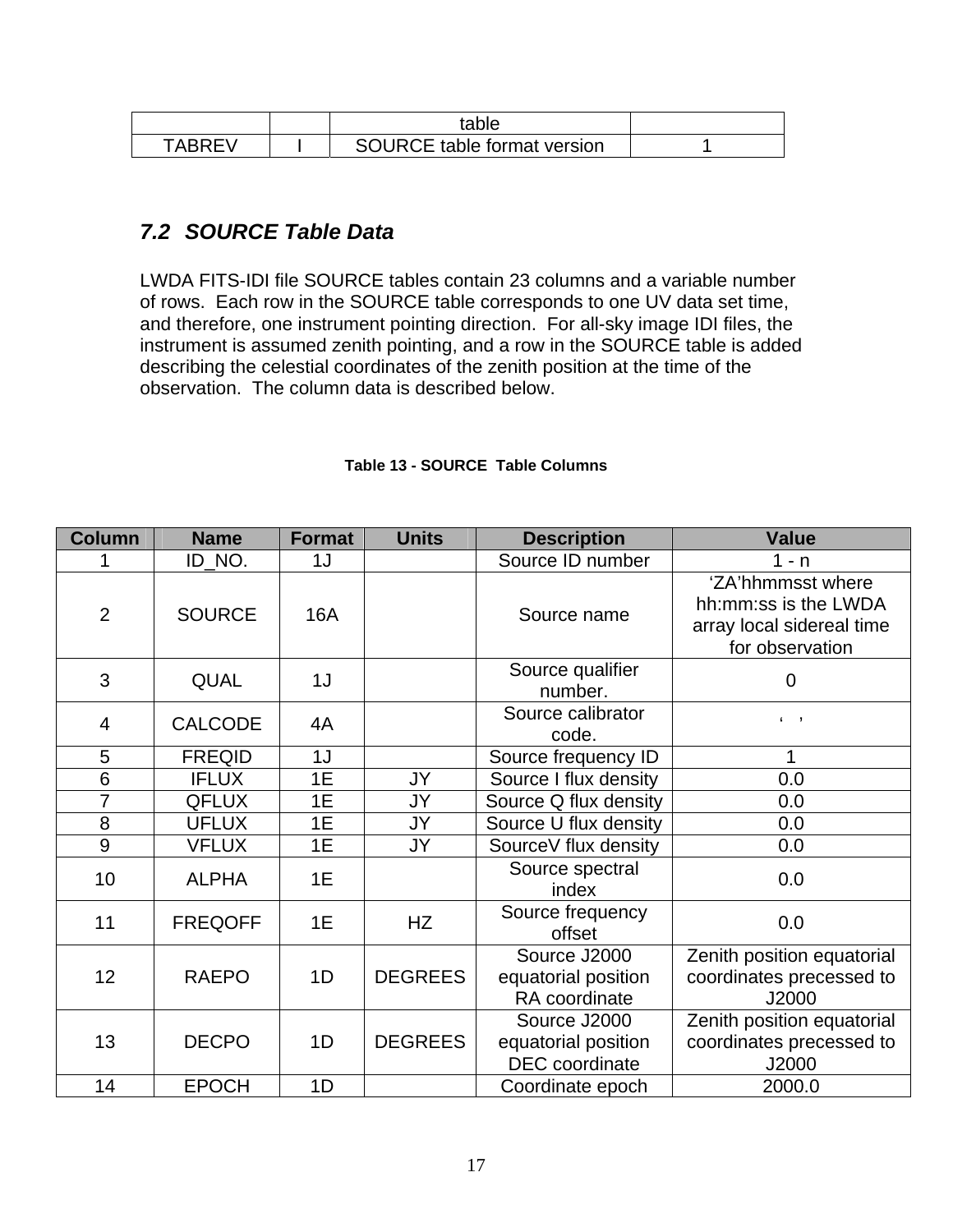<span id="page-17-0"></span>

| 15 | <b>RAAPP</b>    | 1 <sub>D</sub> | Source apparent<br><b>DEGREES</b><br>equatorial position<br>RA coordinate |                                                                 | Ephemeris for zenith<br>position at observation<br>time. |
|----|-----------------|----------------|---------------------------------------------------------------------------|-----------------------------------------------------------------|----------------------------------------------------------|
| 16 | <b>DECAPP</b>   | 1 <sub>D</sub> | <b>DEGREES</b>                                                            | Source apparent<br>equatorial position<br><b>DEC</b> coordinate | Ephemeris for zenith<br>position at observation<br>time. |
| 17 | <b>SYSVEL</b>   | 1 <sub>D</sub> | METERS/<br><b>SEC</b>                                                     | Systematic velocity.                                            | 0.0                                                      |
| 18 | <b>VELTYP</b>   | 8A             |                                                                           | <b>Systematic velocity</b><br>reference frame.                  | 'GEOCENTR'                                               |
| 19 | <b>VELDEF</b>   | 8A             |                                                                           | Systematic velocity<br>convention.                              | 'OPTICAL'                                                |
| 20 | <b>RESTFREQ</b> | 1D             | <b>HZ</b>                                                                 | Line rest frequency.                                            | Value of REF_FREQ<br>keyword.                            |
| 21 | <b>PMRA</b>     | 1 <sub>D</sub> | <b>DEGREES</b><br>/ DAY                                                   | Source proper<br>motion RA<br>coordinate                        | 0.0                                                      |
| 22 | <b>PMDEC</b>    | 1D             | <b>DEGREES</b><br>/ DAY                                                   | Source proper<br>motion DEC<br>coordinate                       | 0.0                                                      |
| 23 | <b>PARALLAX</b> | 1E             | <b>ARCSEC</b>                                                             | Source parallax.                                                | 0.0                                                      |

The local sidereal time of the observation is recorded in the SOURCE column of the SOURCE table for each UV data set in the IDI file. This is equivalent to the RA coordinate of the zenith position at the time of the observation, given in hours, minutes, seconds, and tenths of a second.

## **8 STARS Table HDU**

The STARS HDU is a binary table extension HDU. The STARS table describes ancillary ephemeris information at the time of observations. LWDA FITS-IDI file contain one STARS table. This information is used by LWDA-specific data analysis software. The STARTS HDU not included in the base FITS-IDI specification.

### *8.1 STARS Table Header*

In addition to the required LWDA IDI header keywords, the STARS table header contains the following keywords.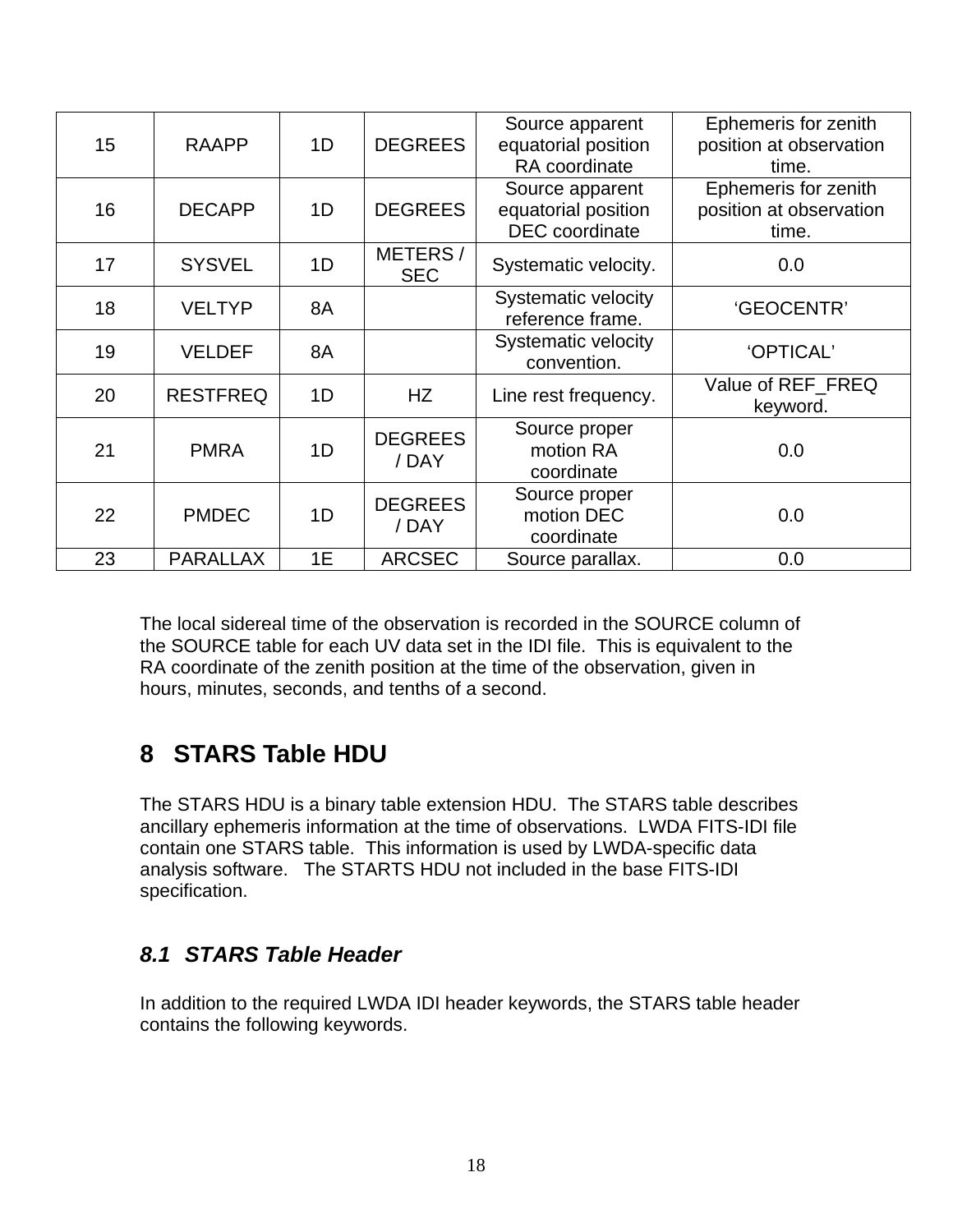<span id="page-18-0"></span>

| <b>Keyword</b> | Type | <b>Description</b>                                    | <b>Value</b>            |
|----------------|------|-------------------------------------------------------|-------------------------|
| <b>EXTNAME</b> | A    | FITS extension name                                   | 'STARS'                 |
| NAXIS1         |      | Number of bytes in each row of<br><b>SOURCE table</b> | 20                      |
| NAXIS2         |      | Number of rows in SOURCE<br>table                     | Input data<br>parameter |
| <b>TFIELDS</b> |      | Number of columns in SOURCE<br>table                  |                         |
| <b>TABREV</b>  |      | <b>STARS</b> table format version                     |                         |

#### **Table 14 - SOURCE Header Required Keywords**

#### *8.2 STARS Table Data*

LWDA FITS-IDI file STARS tables contain 3 columns and a variable number of rows. Each row in the STARS table corresponds to one UV data set time, and therefore, one instrument pointing direction. Each row is marked with an ID value for reference in the SOURCE table. The column data is described below.

#### **Table 15 - STARS Table Columns**

| <b>Column</b> | <b>Name</b>    | Format | <b>Units</b><br><b>Description</b> |                                                 | <b>Value</b>                               |
|---------------|----------------|--------|------------------------------------|-------------------------------------------------|--------------------------------------------|
|               | <b>SOURCE</b>  | 1J     |                                    | Source ID number                                | 1 - n                                      |
| 2             | <b>SUNGALL</b> | 1D     | <b>DEGREES</b>                     | Sun's current<br>apparent galactic<br>longitude | Solar galactic longitude<br>(L) in degrees |
| 3             | <b>SUNGALB</b> | 1D     | <b>DEGREES</b>                     | Sun's current<br>apparent galactic<br>latitude  | Solar galactic latitude<br>(B) in degrees  |

## **9 UV\_DATA Table HDU**

The UV\_DATA table contains the actual LWDA array correlation visibility data. The data are stored as a multi-dimensional matrix of form [time, baseline, frequency, complex]. Each complete visibility data set is marked with a new observation time. This data set will also refer to one row in the SOURCE table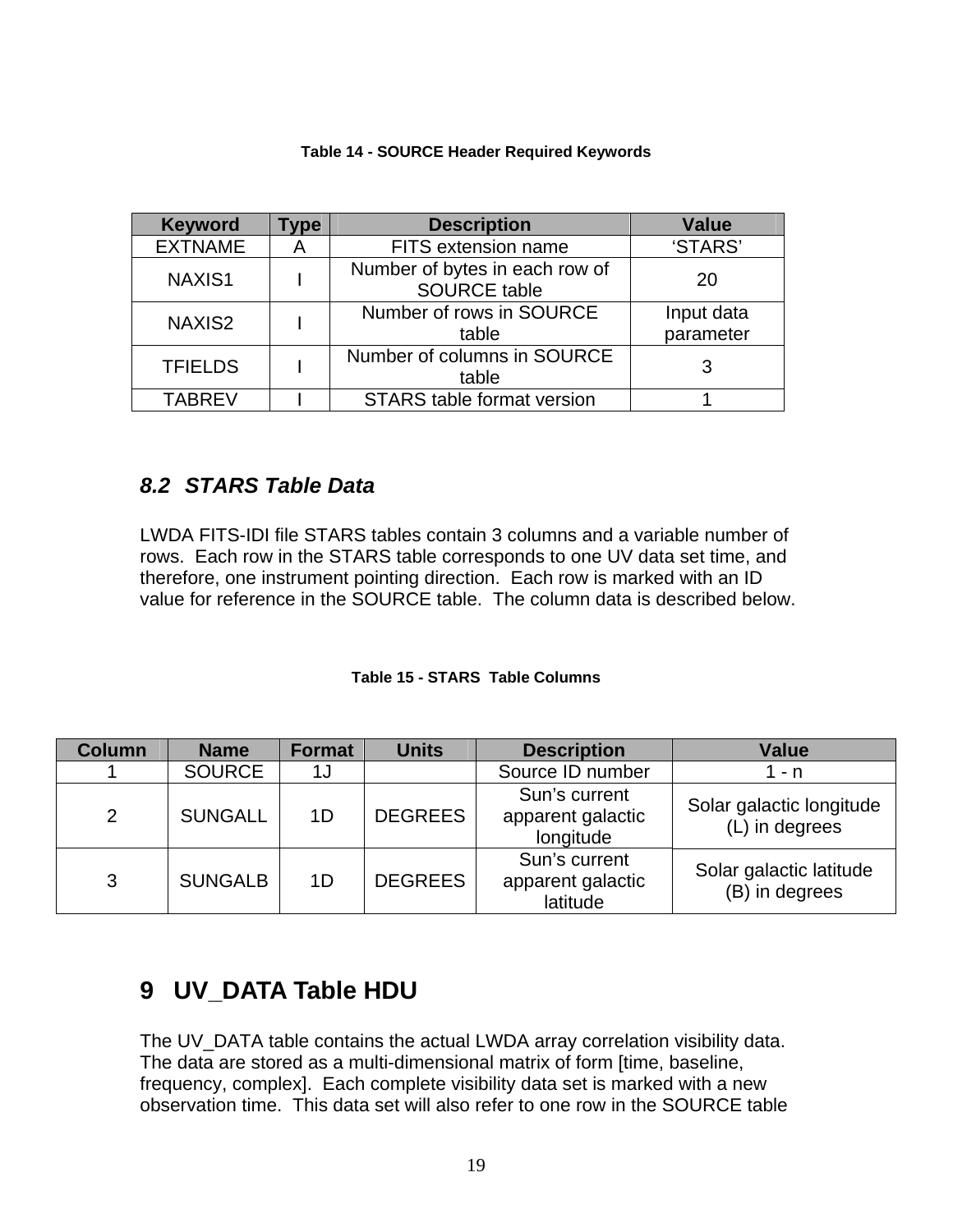<span id="page-19-0"></span>describing the pointing direction of the array at that time. Each visibility data set contains up to 136 baseline pairs from the 16 antennas of the LWDA array. The data sets may contain multiple frequency channels. See [Appendix A - UV Data](#page-23-1)  [Matrix](#page-23-1) for a description of the UV data matrix. Keyword values in the UV\_DATA table header provide the dimension sizes of the data matrix.

### *9.1 UV\_DATA Table Header*

In addition to the required LWDA IDI header keywords, the UV\_DATA table header contains the following keywords.

| <b>Keyword</b>     | <b>Type</b> | <b>Description</b>                              | <b>Value</b>                                                      |
|--------------------|-------------|-------------------------------------------------|-------------------------------------------------------------------|
| <b>EXTNAME</b>     | A           | <b>FITS extension name</b>                      | 'UV DATA'                                                         |
| NAXIS1             |             | Number of bytes in each row of<br>UV DATA table | $52 + (12 * N)$ where N<br>is the number of<br>frequency channels |
| NAXIS2             |             | Number of rows in UV_DATA<br>table              | Input data parameter.                                             |
| <b>TFIELDS</b>     |             | Number of columns in<br>UV_DATA table           | 13                                                                |
| <b>TABREV</b>      |             | UV_DATA table format version                    | 1                                                                 |
| <b>NMATRIX</b>     |             | Number of UV data matrices in<br>table.         | 1                                                                 |
| <b>MAXIS</b>       |             | Number of UV data matrix axes.                  | 6                                                                 |
| MAXIS1             |             | Number of COMPLEX axis<br>pixels                | $\overline{2}$                                                    |
| CTYPE1             | A           | Name of COMPLEX axis.                           | 'COMPLEX'                                                         |
| CDELT1             | Ē           | COMPLEX axis delta value.                       | 1.0                                                               |
| CRPIX1             | E           | COMPLEX axis reference pixel.                   | 1.0                                                               |
| CRVAL1             | E           | <b>COMPLEX axis reference value.</b>            | 1.0                                                               |
| MAXIS2             | I           | Number of STOKES axis pixels                    | 1 (equal to global<br>keyword NO_STKD<br>value)                   |
| CTYPE2             | A           | Name of STOKES axis.                            | 'STOKES'                                                          |
| CDELT2             | E           | STOKES axis delta value.                        | $-1.0$                                                            |
| CRPIX2             | E           | STOKES axis reference pixel.                    | 1.0                                                               |
| CRVAL <sub>2</sub> | Е           | STOKES axis reference value.                    | Input data parameter<br>(equal to global<br>keyword STK_1 value). |

#### **Table 16 - UV\_DATA Header Required Keywords**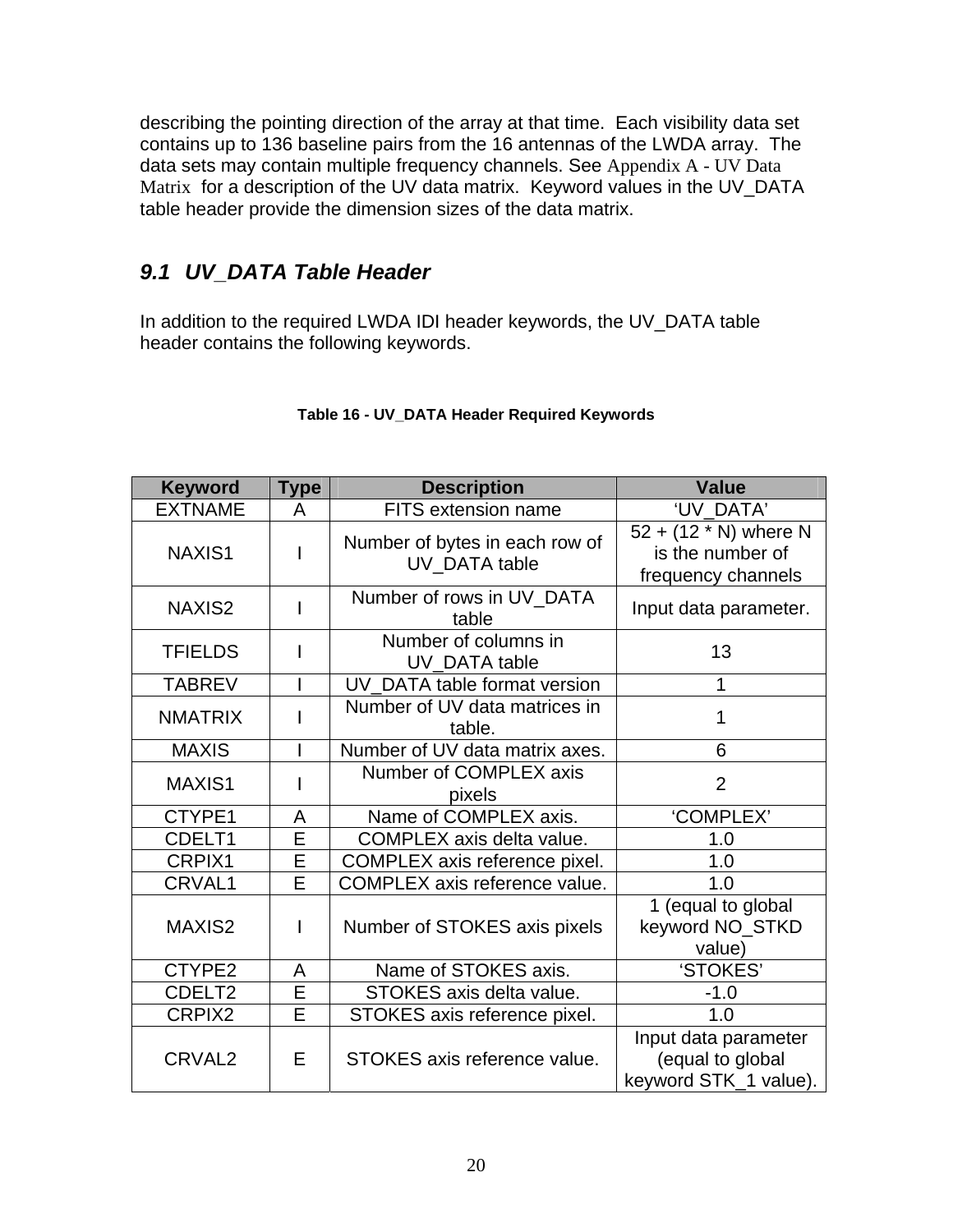| MAXIS3             | $\overline{1}$           | Number of FREQ axis pixels                        | >= 1 (input data<br>parameter; equal to<br>global keyword<br>NO_CHAN value) |
|--------------------|--------------------------|---------------------------------------------------|-----------------------------------------------------------------------------|
| CTYPE3             | A                        | Name of FREQ axis.                                | 'FREQ'                                                                      |
| CDELT3             | E                        | FREQ axis delta value.                            | Input data parameter<br>(equal to global<br>keyword CHAN_BW<br>value).      |
| CRPIX3             | Е                        | FREQ axis reference pixel.                        | 1.0 (equal to global<br>keyword REF_PIXL<br>value)                          |
| CRVAL <sub>3</sub> | E                        | FREQ axis reference value.                        | Input data parameter<br>(equal to global<br>keyword REF_FREQ<br>value).     |
| MAXIS4             | $\mathsf{I}$             | Number of IF axis pixels                          | 1                                                                           |
| CTYPE4             | A                        | Name of IF axis.                                  | 'BAND'                                                                      |
| CDELT4             | Е                        | IF axis delta value.                              | 1.0                                                                         |
| CRPIX4             | E                        | IF axis reference pixel.                          | 1.0                                                                         |
| CRVAL4             | Е                        | IF axis reference value.                          | 1.0                                                                         |
| MAXIS5             | I                        | Number of RA axis pixels                          | $\mathbf{1}$                                                                |
| CTYPE5             | A                        | Name of RA axis.                                  | 'RA'                                                                        |
| CDELT5             | E                        | RA axis delta value.                              | 0.0                                                                         |
| CRPIX5             | E                        | RA axis reference pixel.                          | 1.0                                                                         |
| CRVAL5             | E                        | RA axis reference value.                          | 0.0                                                                         |
| MAXIS6             | $\overline{\phantom{a}}$ | Number of DEC axis pixels                         | $\mathbf{1}$                                                                |
| CTYPE6             | A                        | Name of DEC axis.                                 | 'DEC'                                                                       |
| CDELT6             | E                        | DEC axis delta value.                             | 0.0                                                                         |
| CRPIX6             | E                        | DEC axis reference pixel.                         | 1.0                                                                         |
| <b>CRVAL6</b>      | E                        | DEC axis reference value.                         | 0.0                                                                         |
| TMATX13            | L                        | Column 13 ('FLUX') contains<br>the UV data matrix | T                                                                           |
| <b>SORT</b>        | A                        | UV data table sort order                          | 'TB' (UV data table<br>rows are sorted by<br>[time, baseline])              |
| <b>VISSCALE</b>    | E                        | UV visibility data scale factor                   | Input data parameter.                                                       |

The number of bytes in each row of the UV\_DATA table will be variable depending on the number of data frequency channels.

The VISSCALE keyword is specific to LWDA and is not part of the FITS-IDI base specification. It records the scaling factor which was applied to the UV data matrix values, both real and complex components. It represents a crude calibration of the raw data values into units of Janskys. If the UV data values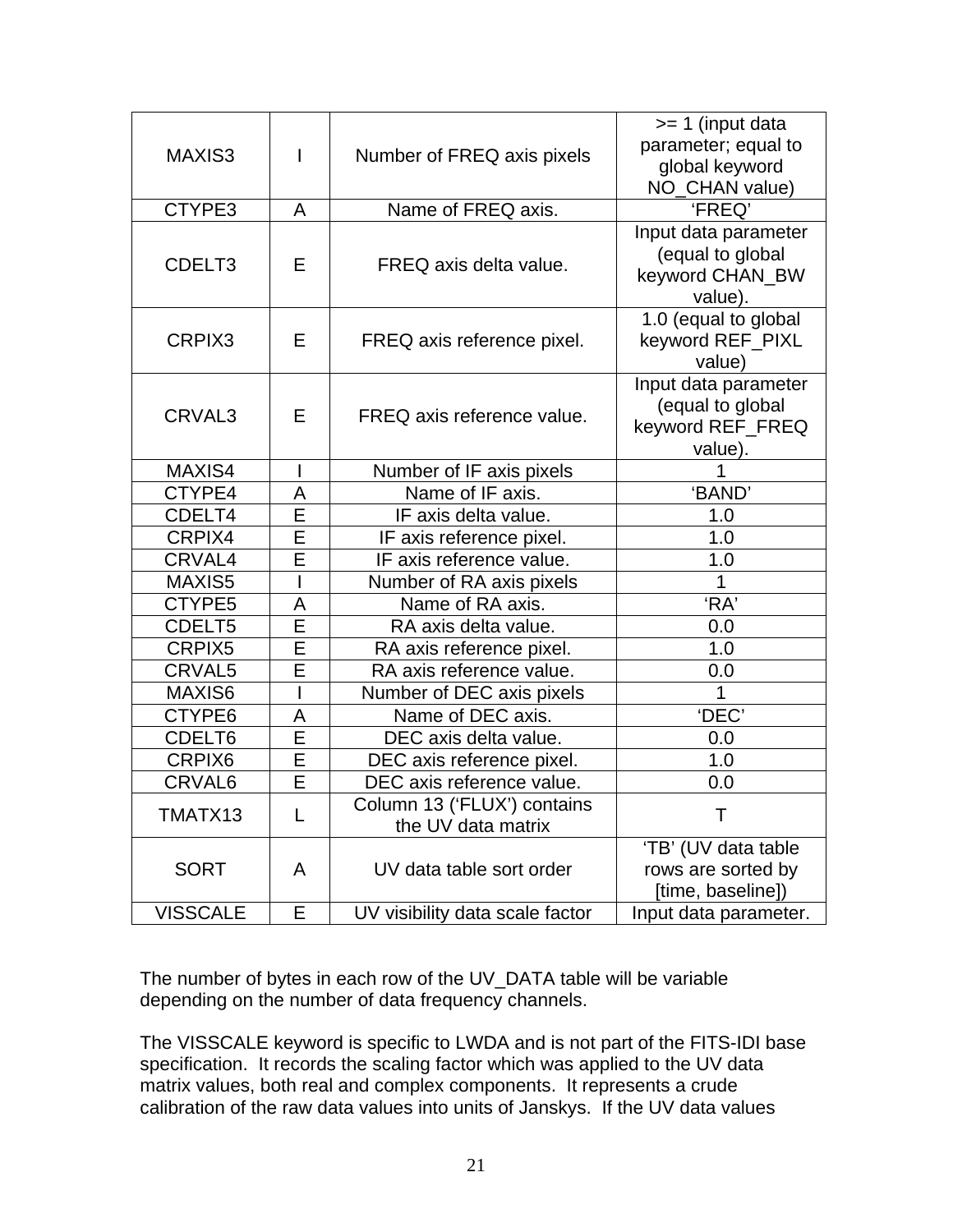<span id="page-21-0"></span>contained in the UV\_DATA table FLUX column are divided by the value, the original raw visibility measurement values can be recovered.

### *9.2 UV\_DATA Table Data*

LWDA FITS-IDI file UV\_DATA tables contain 13 columns and a variable number of rows. Each row in the UV\_DATA table corresponds to one UV measurement for one pair of instrument antennas for a given observation time. The column data is described below.

| <b>Column</b>  | <b>Name</b>     | <b>Format</b> | <b>Units</b>   | <b>Description</b>                                                                                          | <b>Value</b>          |
|----------------|-----------------|---------------|----------------|-------------------------------------------------------------------------------------------------------------|-----------------------|
| 1              | UU              | 1E            | <b>SECONDS</b> | Baseline vector U<br>coordinate                                                                             | Input data parameter  |
| $\overline{2}$ | <b>VV</b>       | 1E            | <b>SECONDS</b> | Baseline vector V<br>coordinate                                                                             | Input data parameter  |
| 3              | <b>WW</b>       | 1E            | <b>SECONDS</b> | Baseline vector W<br>coordinate                                                                             | Input data parameter  |
| 4              | <b>DATE</b>     | 1D            | <b>DAYS</b>    | UTC Julian day value for<br>time 00:00:00 on the day<br>of the observation                                  | Input data parameter  |
| 5              | <b>TIME</b>     | 1D            | <b>DAYS</b>    | Fraction of Julian day<br>from UTC time 00:00:00<br>to UTC time of<br>observation on day of<br>observation. | Input data parameter. |
| 6              | <b>BASELINE</b> | 1J            |                | Antenna baseline pair<br>ID.                                                                                | Input data parameter. |
| $\overline{7}$ | <b>FILTER</b>   | 1J            |                | <b>VLBA</b> filter ID                                                                                       | $\overline{0}$        |
| 8              | <b>SOURCE</b>   | 1J            |                | Data source ID                                                                                              | $1 - n$               |
| $\overline{9}$ | <b>FREQID</b>   | 1J            |                | Data frequency setup ID.                                                                                    | 1                     |
| 10             | <b>INTTIM</b>   | 1E            | <b>SECONDS</b> | Data integration time.                                                                                      | Input data parameter. |
| 11             | <b>WEIGHT</b>   | nE            |                | Data weights (one<br>element for each<br>frequency channel)                                                 | 1.0                   |
| 12             | <b>GATEID</b>   | 1J            |                | VLBA gate ID.                                                                                               | $\overline{0}$        |
| 13             | <b>FLUX</b>     | nE            | JY             | UV visibility data matrix.                                                                                  | LWDA UV data.         |

#### **Table 17 - UV\_DATA Table Columns**

The WEIGHT column data arrays are of length NO\_CHAN, with one weight value for each frequency channel in the UV\_DATA. The FLUX column array is NO\_CHAN \* 2 elements in length. Each frequency channel in the UV data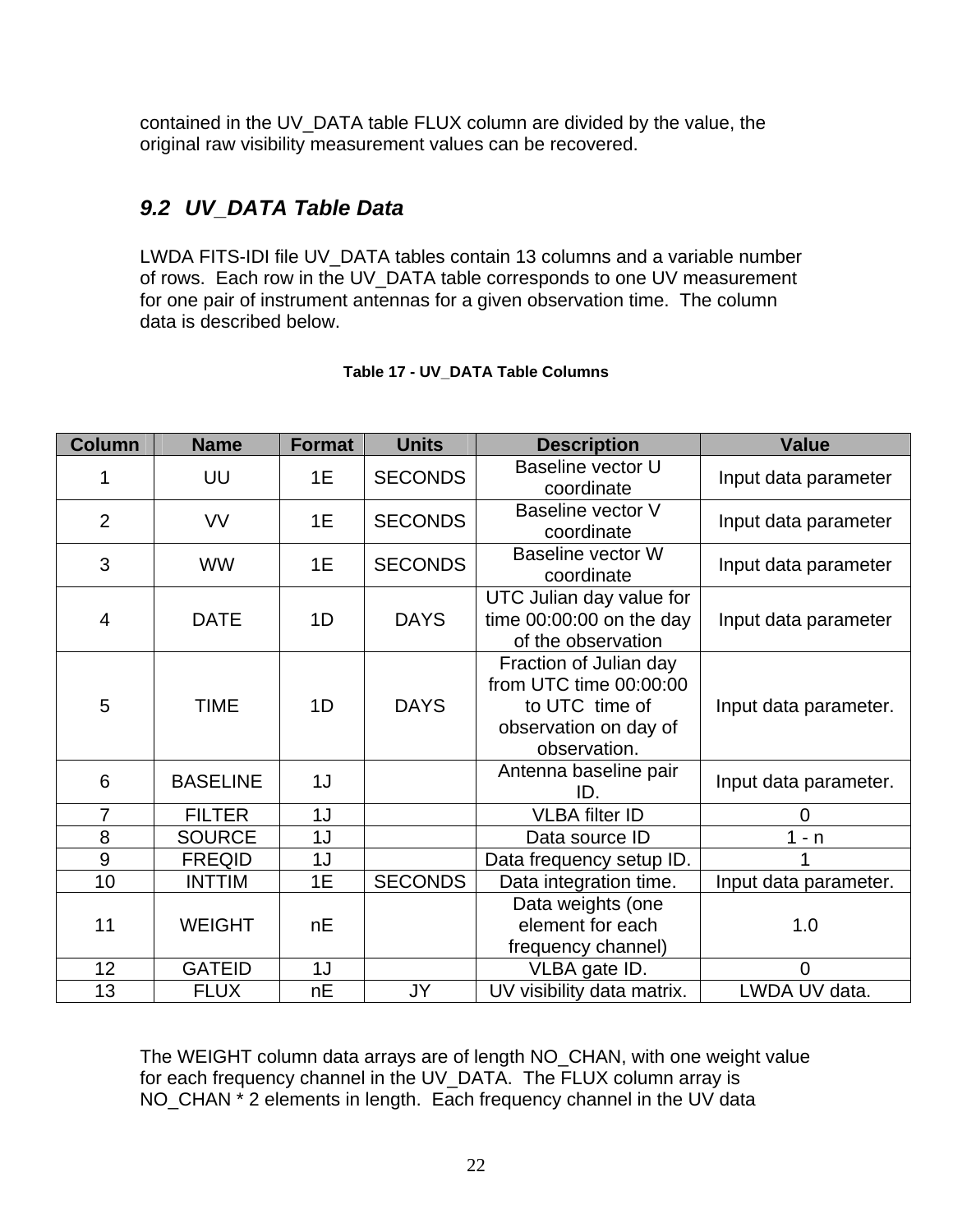produces two visibility measurement values, one real and one imaginary. These two complex components are stored in the array inner dimension, while the frequency channels enumerate the outer dimension.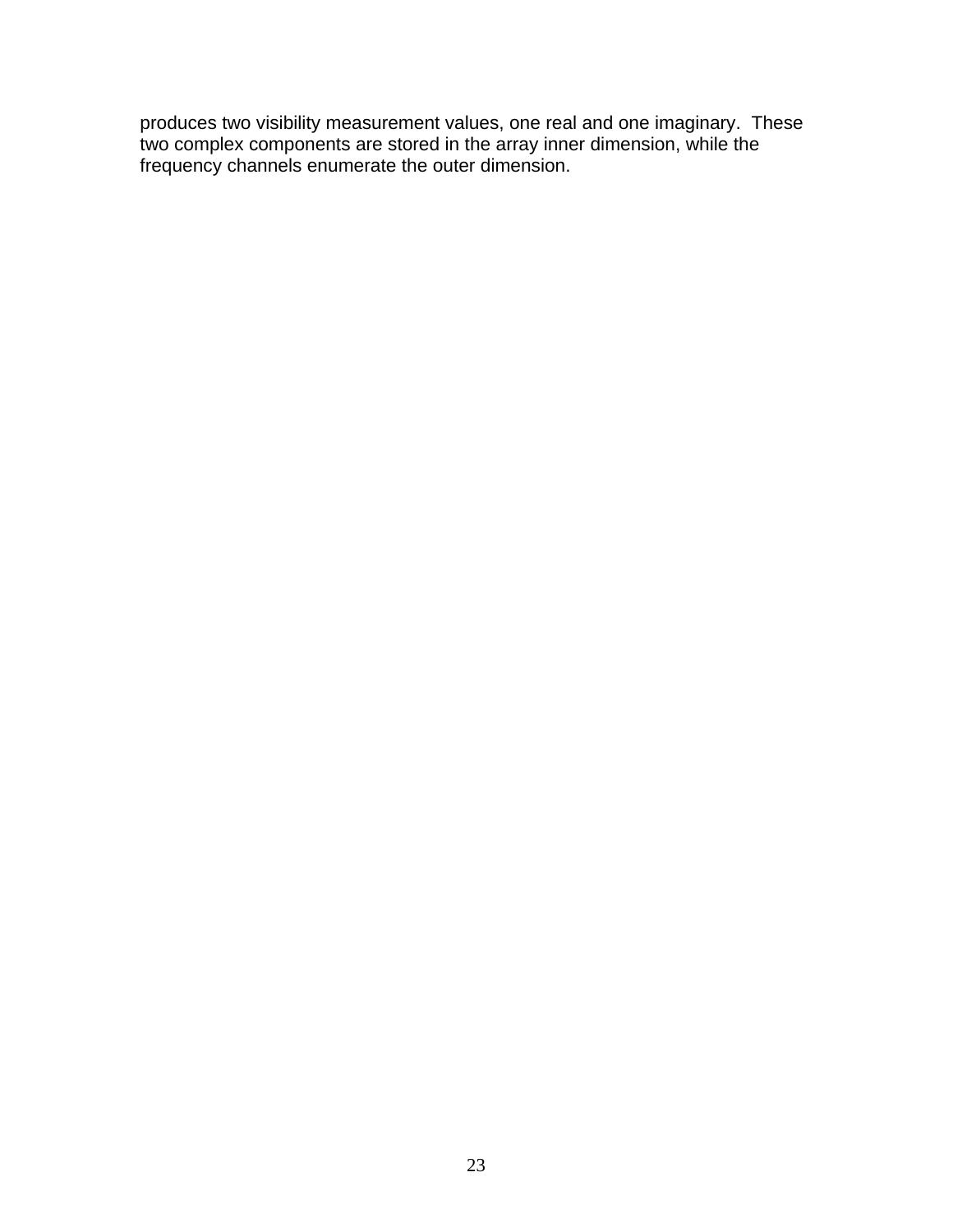## <span id="page-23-1"></span><span id="page-23-0"></span>**Appendix A - UV Data Matrix**

The figure below is a schematic description of the UV\_DATA table data matrix layout. This example has 4 frequency channels and three baseline pairs for two times.

|        |            |             | Visibility Real                         |
|--------|------------|-------------|-----------------------------------------|
|        |            | Frequency 1 | Visibility Imaginary                    |
|        |            |             | Visibility Real                         |
|        | Baseline 1 | Frequency 2 | Visibility Imaginary                    |
|        |            |             | Visibility Real                         |
|        |            | Frequency 3 | Visibility Imaginary                    |
|        |            |             | Visibility Real                         |
|        |            | Frequency 4 | Visibility Imaginary                    |
|        |            |             | Visibility Real                         |
|        |            | Frequency 1 | Visibility Imaginary                    |
|        |            |             | Visibility Real                         |
|        | Baseline 2 | Frequency 2 | Visibility Imaginary                    |
|        |            |             | Visibility Real                         |
|        |            | Frequency 3 | Visibility Imaginary                    |
|        |            |             | Visibility Real                         |
| Time 1 |            | Frequency 4 | Visibility Imaginary                    |
|        |            |             | Visibility Real                         |
|        |            | Frequency 1 | Visibility Imaginary                    |
|        |            |             | Visibility Real                         |
|        | Baseline 3 | Frequency 2 | Visibility Imaginary                    |
|        |            |             | Visibility Real                         |
|        |            | Frequency 3 | Visibility Imaginary                    |
|        |            |             | Visibility Real                         |
|        |            | Frequency 4 | Visibility Imaginary                    |
|        |            |             | Visibility Real                         |
|        |            | Frequency 1 | Visibility Imaginary                    |
|        |            |             | Visibility Real                         |
|        | Baseline 1 | Frequency 2 | Visibility Imaginary                    |
|        |            |             | Visibility Real                         |
|        |            | Frequency 3 | Visibility Imaginary                    |
|        |            |             | Visibility Real                         |
|        |            | Frequency 4 | Visibility Imaginary                    |
|        |            |             | Visibility Real                         |
|        |            | Frequency 1 | Visibility Imaginary                    |
|        |            |             | Visibility Real                         |
|        | Baseline 2 | Frequency 2 | Visibility Imaginary                    |
|        |            |             | Visibility Real                         |
|        |            | Frequency 3 | Visibility Imaginary                    |
| Time 2 |            |             | Visibility Real                         |
|        |            | Frequency 4 | Visibility Imaginary                    |
|        |            | Frequency 1 | Visibility Real                         |
|        |            |             | Visibility Imaginary<br>Visibility Real |
|        | Baseline 3 | Frequency 2 | Visibility Imaginary                    |
|        |            |             | Visibility Real                         |
|        |            | Frequency 3 | Visibility Imaginary                    |
|        |            |             | Visibility Real                         |
|        |            | Frequency 4 | Visibility Imaginary                    |
|        |            |             |                                         |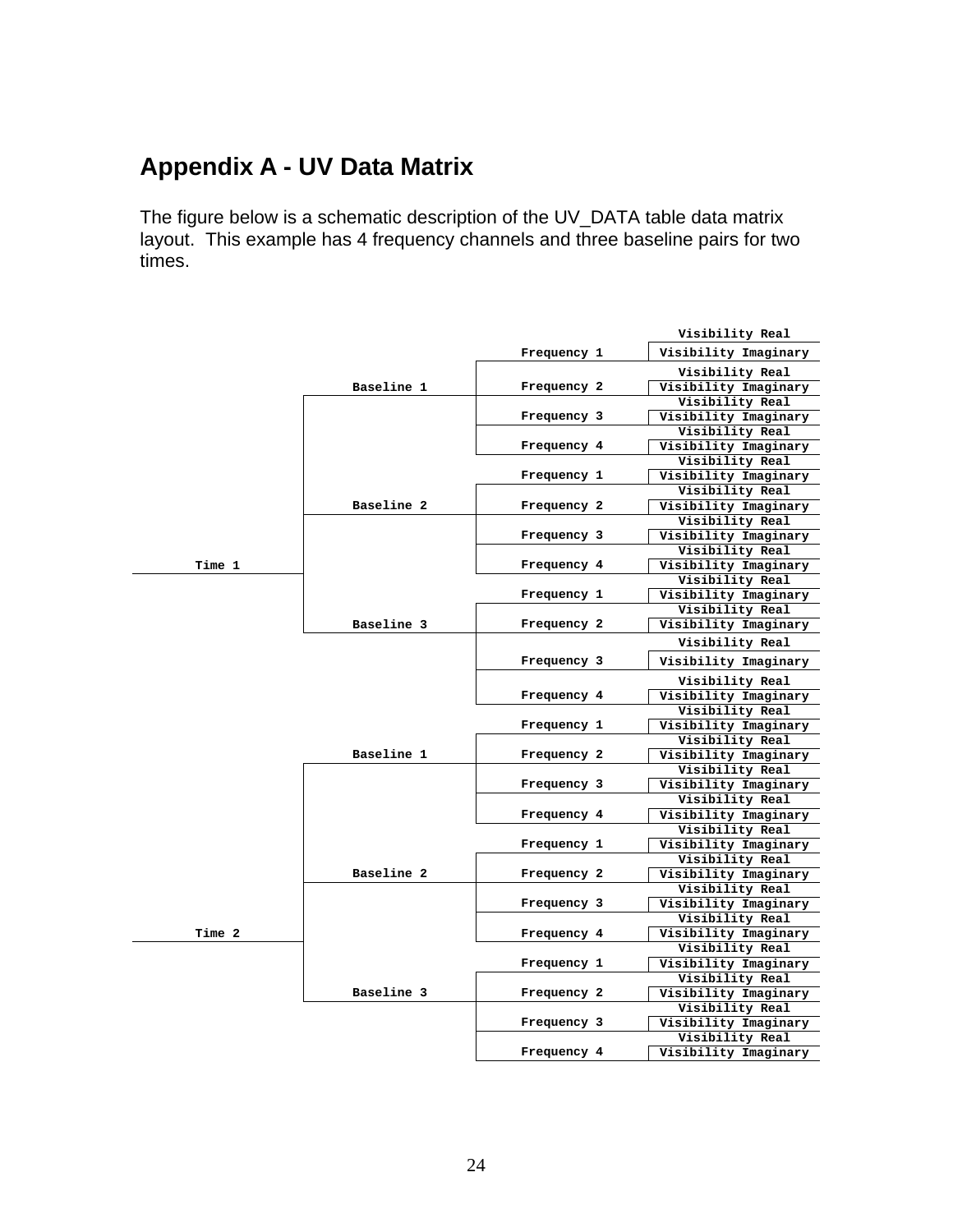## <span id="page-24-0"></span>**Appendix B - LWDA Site Survey**

This appendix contains the official LWDA array site survey data.

|                   |                                    |                                  |                             | Coordinates Origin at the VLA<br>Section 1 South West Corner |                          | <b>Actual Coordinates With</b><br>Origin at the Array Center. |                             |  |
|-------------------|------------------------------------|----------------------------------|-----------------------------|--------------------------------------------------------------|--------------------------|---------------------------------------------------------------|-----------------------------|--|
| Antenna<br>Number | Horizontal<br>Distance<br>(meters) | Horizontal<br>Angle<br>(degrees) | Z<br>Coordinate<br>(meters) | X<br>Coordinate<br>(meters)                                  | Y Coordinate<br>(meters) | X Coordinate<br>(meters)                                      | Y<br>Coordinate<br>(meters) |  |
| center            | 113.029                            | 45.63917                         |                             | 80.810                                                       | 79.027                   | 0.000                                                         | 0.000                       |  |
|                   | 148.728                            | 42.45778                         | $-2.716$                    | 100.398                                                      | 109.728                  | 19.588                                                        | 30.701                      |  |
| 2                 | 149.104                            | 44.48667                         | $-2.622$                    | 104.484                                                      | 106.373                  | 23.674                                                        | 27.346                      |  |
| 3                 | 152.691                            | 46.00583                         | $-2.633$                    | 109.848                                                      | 106.057                  | 29.038                                                        | 27.030                      |  |
| 4                 | 142.178                            | 41.56278                         | $-2.532$                    | 94.327                                                       | 106.382                  | 13.517                                                        | 27.355                      |  |
| 5                 | 143.374                            | 44.08750                         | $-2.438$                    | 99.753                                                       | 102.982                  | 18.943                                                        | 23.955                      |  |
| 6                 | 147.378                            | 45.91139                         | $-2.419$                    | 105.856                                                      | 102.541                  | 25.046                                                        | 23.514                      |  |
|                   | 139.203                            | 43.26778                         | $-2.320$                    | 95.411                                                       | 101.362                  | 14.601                                                        | 22.335                      |  |
| 8                 | 141.981                            | 45.58917                         | $-2.280$                    | 101.423                                                      | 99.358                   | 20.613                                                        | 20.331                      |  |
| 9                 | 146.737                            | 47.74389                         | $-2.226$                    | 108.607                                                      | 98.673                   | 27.797                                                        | 19.646                      |  |
| 10                | 135.781                            | 42.26444                         | $-2.281$                    | 91.320                                                       | 100.485                  | 10.510                                                        | 21.458                      |  |
| 11                | 135.331                            | 44.75083                         | $-2.159$                    | 95.276                                                       | 96.109                   | 14.466                                                        | 17.082                      |  |
| 12                | 139.455                            | 47.58806                         | $-2.131$                    | 102.962                                                      | 94.056                   | 22.152                                                        | 15.029                      |  |
| 13                | 142.858                            | 48.74361                         | $-2.110$                    | 107.396                                                      | 94.205                   | 26.586                                                        | 15.178                      |  |
| 14                | 147.058                            | 49.37111                         | $-2.106$                    | 111.609                                                      | 95.758                   | 30.799                                                        | 16.731                      |  |
| 15                | 134.711                            | 47.66944                         | $-1.976$                    | 99.588                                                       | 90.715                   | 18.778                                                        | 11.688                      |  |
| 16                | 137.57                             | 49.07250                         | $-1.995$                    | 103.940                                                      | 90.123                   | 23.130                                                        | 11.096                      |  |

#### **Table 18 - LWDA Array Antenna Locations**

Notes:

The VLA Section 1 west boundary is the "Y" axis and has bearing of 20' W of true north according to BLM records. Horizontal distances (Column 2) were measured from the VLA section south west corner to each of the antennas. Horizontal angles (Column 3) were measured clock wise from the west boundary line with vertex at the VLA Section 1 south west corner.

Z Coordinates are the elevation with origin at VLA Section 1 south west corner.

The array center elevation is unknown.

The antenna numbering order is as labeled at the field, which is different from the original specified.

The "Antenna Number" column value matches the NOSTA antenna ID in the ARRAY\_GEOMETRY table, the ANTENNA\_NO antenna ID in the ANTENNA table, and is used in composing the BASELINE values in the UV\_DATA table. The antenna X, Y, and Z coordinate values relative to the VLA SW corner are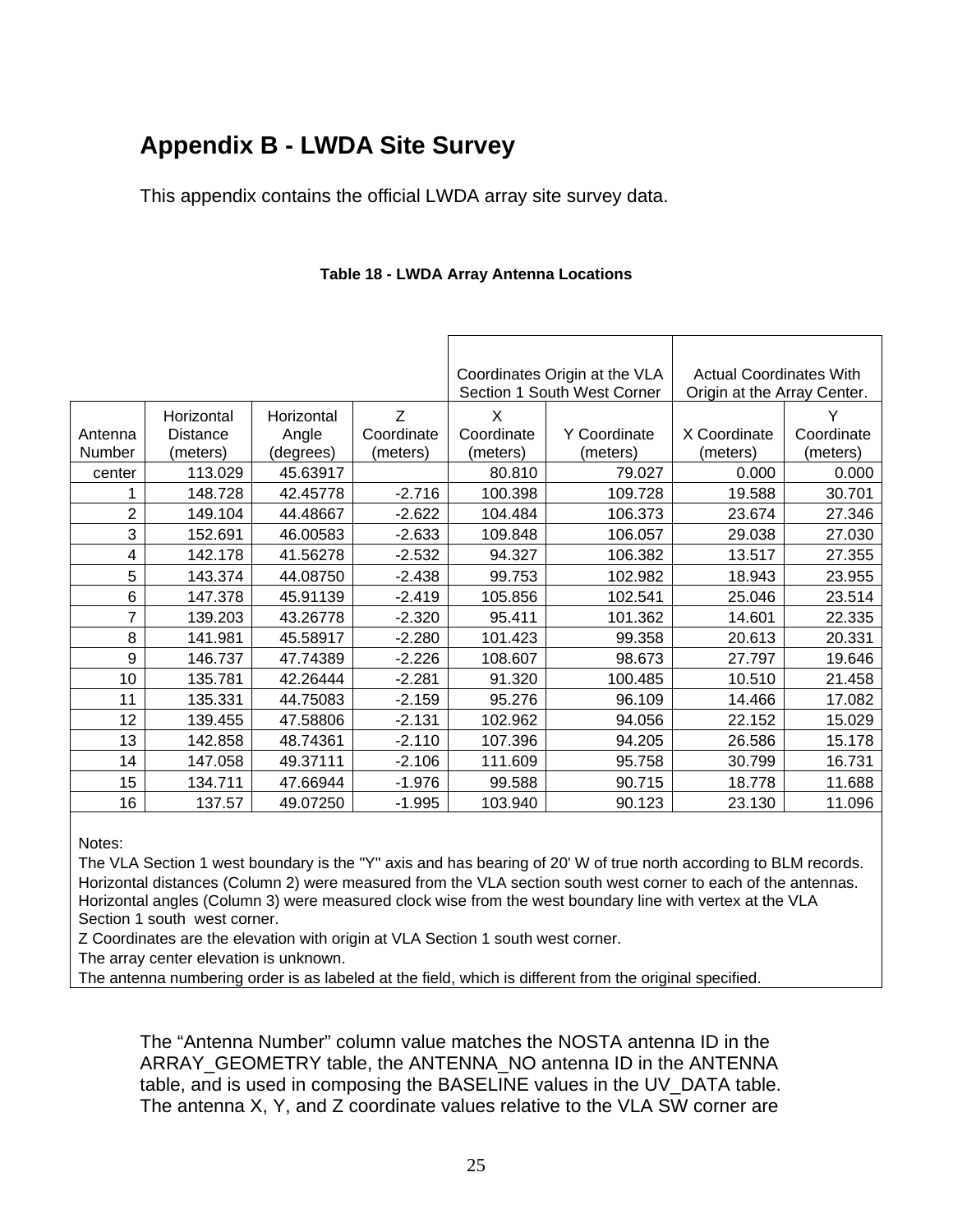used to calculate the antenna ECI vectors components recorded in the ARRAY\_GEOMETRY STABXYZ column values.

The diagram below shows a plot of the LWDA array antenna layout.



**Figure 2 - LWDA Antenna Layout** 

The reference point "VLA section south west" is taken as the "center" of the LWDA array. This point has ECI vector components  $S_X = -1602196.60$  meters,  $S_Y$  = -5042313.47 meters, and  $S_Z$  = 3553971.51 meters. In geodetic coordinates, this position transforms to 252.372 degrees east longitude, to 34.069 degrees north latitude, and to 2127 meters of local elevation.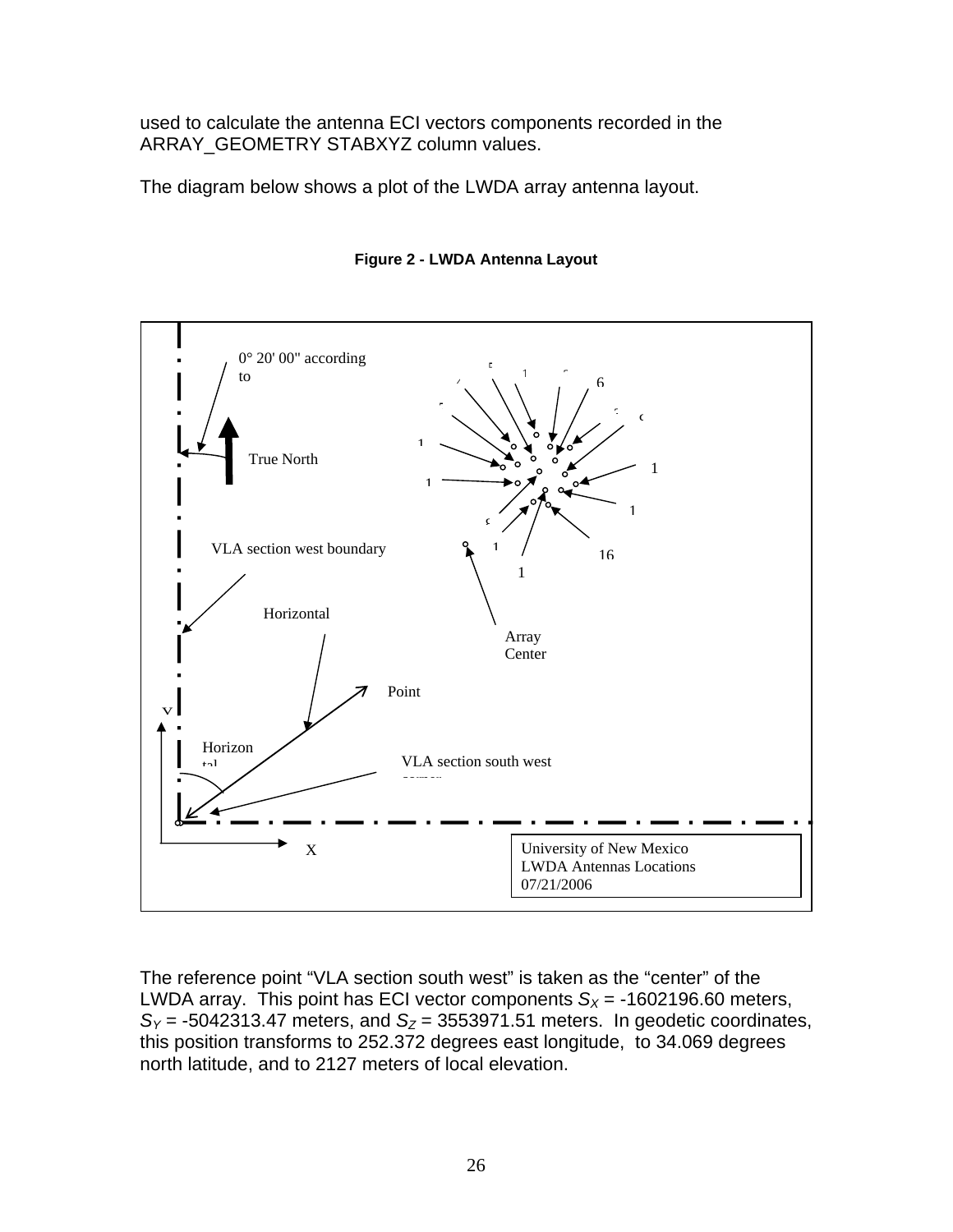## <span id="page-26-0"></span>**Appendix C – Baseline Coordinates**

This appendix describes the transforms involved in converting the survey coordinates into coordinates required by the FITS-IDI format.

The starting point is the set of antenna position vectors defined in surveyor's coordinates relative to the VLA site SW corner. Each antenna has a relative position vector  $\mathbf{R} = (R_F, R_N, R_H)$ . Here,  $R_F$  is the relative position vector eastwest component (survey  $X$  axis),  $R_N$  is the relative position vector north-south component (survey *Y* axis), and *RH* is the relative position vector elevation component (survey *Z* axis). The **R** vectors provide the azimuthal (surveyor's) coordinates of the LWDA antennas.

The first step is to obtain the relative position vectors in the ECI reference frame. For each antenna relative position vector  $\mathbf{R} = (R_E, R_N, R_H)$ , the following transform is applied to get the ECI relative position vector  $\mathbf{D} = (D_x, D_y, D_z)$ :

| $D_X$                                        | $\vert$ - sin( $\phi$ ) | $\begin{array}{c c}\n\cos(\phi) & \ast & R_N \\ 0 & \sin(\phi) & R_E\n\end{array}$ |  |
|----------------------------------------------|-------------------------|------------------------------------------------------------------------------------|--|
| $\begin{bmatrix} D_Y \\ D_Z \end{bmatrix}$ = |                         |                                                                                    |  |
|                                              | $\cos(\phi)$            |                                                                                    |  |

Here,  $\phi$  is the LWDA array geodetic latitude. Note that the  $D_Y$  is equal to the  $R_E$ component. The components  $D_X$ ,  $D_Y$ ,  $D_Z$  of the **D** vector for each antenna are stored in the ARRAY\_GEOMETRY table STABXYX column.

For any two antennas, A and B, the ECI difference vector is  $E = D_A - D_B$ . This difference vector **E** is the baseline vector from antenna A to antenna B in ECI coordinates. The vector **E** has components  $E = (E_X, E_Y, E_Z)$ .

The last step is to obtain the coordinates of each baseline vector in the *UVW* coordinate system. The following transform converts the vector  $\mathbf{E} = (E_X, E_Y, E_Z)$ into the baseline vector  $\mathbf{B} = (B_U, B_V, B_W)$  in the *UVW* coordinate system:

|  | $\begin{vmatrix} B_U \\ B_V \end{vmatrix} = \begin{vmatrix} \sin(\eta) \\ -\sin(\delta) * \cos(\eta) \end{vmatrix}$ | $\cos(\eta)$                   |               | $\begin{array}{c} \n\ast \\ E_Y \\ E_Z\n\end{array}$ |
|--|---------------------------------------------------------------------------------------------------------------------|--------------------------------|---------------|------------------------------------------------------|
|  |                                                                                                                     | $sin(\delta) * sin(\eta)$      | $cos(\delta)$ |                                                      |
|  | $B_W$ $\qquad \cos(\delta) * \cos(\eta)$                                                                            | $-\cos(\delta)$ * sin $(\eta)$ | $sin(\delta)$ |                                                      |

This is dependent on the phase center pointing location in equatorial coordinates for the LWDA array at the time of the observation. Here,  $\delta$  is the declination angle of the phase center pointing direction, and  $\eta$  is the hour angle of the phase center pointing direction for the LWDA site. When FITS-IDI files record LWDA